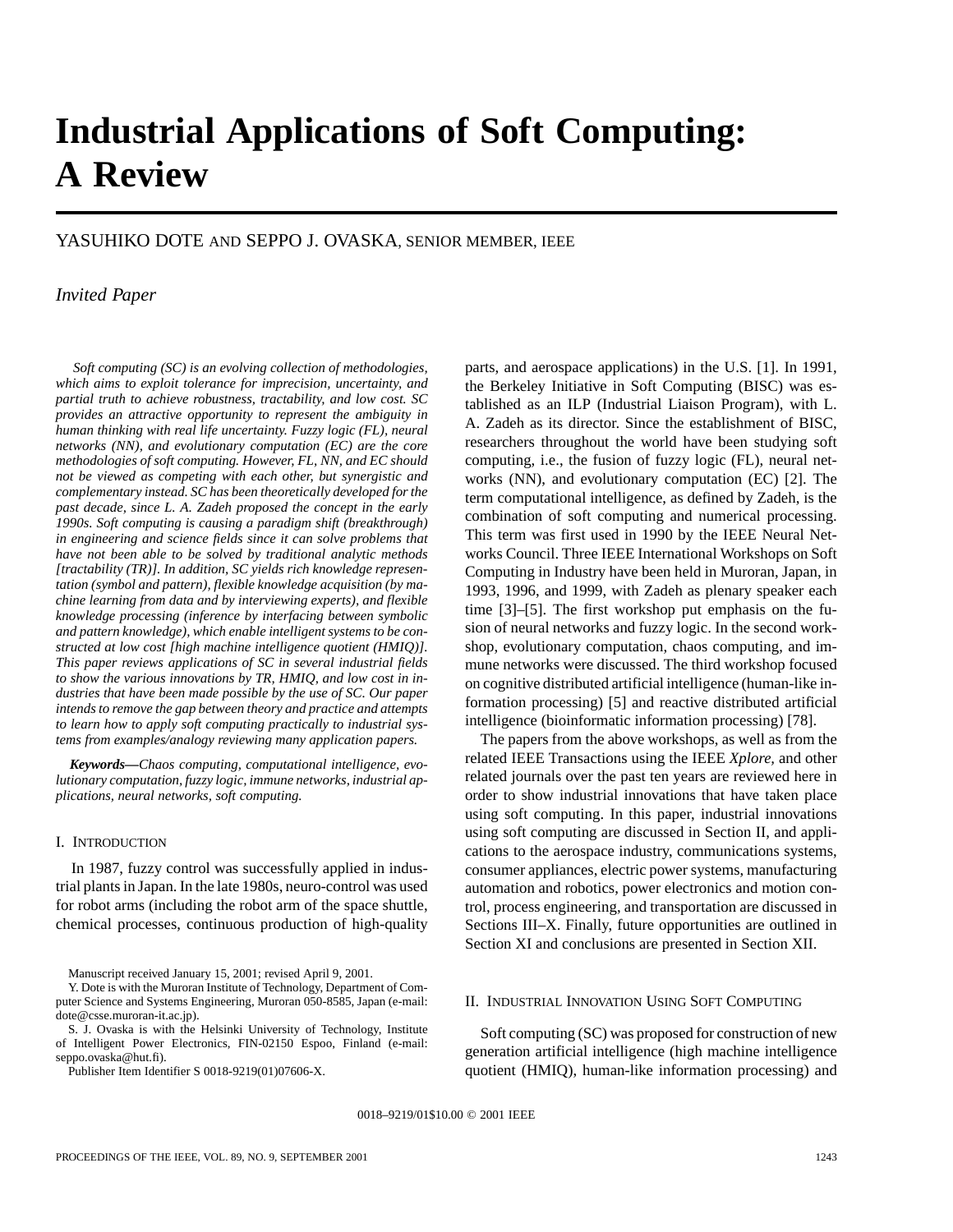for solving nonlinear and mathematically unmodeled systems (tractability) (TR) [3]. In addition, SC can be implemented at low cost (LC). SC is the fusion or combination of fuzzy, neuro, and evolutional computings [40].

Later, chaos computing and immune networks were added [4] to explain so-called complex systems [2], cognitive distributed artificial intelligence, and reactive distributed artificial intelligence [123].

It has been proven that nonlinear mapping obtained by neural networks can be approximated to any desired accuracy by the use of fuzzy systems [6]. As neural networks have flexible learning capabilities, it is possible to develop nonlinear models using only input–output (I/O) data. However, it is often cumbersome to fine-tune the modeling accuracy of neural networks, because it may be difficult to explain logically the cause and result in the excitation-response relationships. On the other hand, fuzzy systems provide clear advantages in knowledge representation and acquisition. For example, knowledge is easily introduced in parallel to an adaptive fuzzy neural network by constructing a hierarchical diagnosis structure and modifying rules by available structured knowledge [96], or modifying and adjusting fuzzy inference for pattern recognition with lack of input data by some complementary knowledge [7]. Fuzzy systems, however, have been missing adaptation capabilities for a long time [1]. Jang and Sun have shown that under the condition of minor restrictions, functional behaviors of radial basis function networks and fuzzy inference systems are the same [8]. On the other hand, local models in blended multiple model structures for nonlinear systems (fast fuzzy neural networks) have been recently investigated [9]–[11], [93].

For example, [93] presents type-I fuzzy systems implemented using Gaussian radial basis function neural networks as local models in blended model structures for nonlinear systems. This fuzzy neural network is actually an extended radial basis function network that is obtained by replacing the output layer weights with a linear function of the network inputs. Each neuron represents a local linear model with its corresponding validity function (membership function). Furthermore, the radial basis function network is normalized like fuzzy membership functions. The side effects of normalizing should be considered, as all validity functions for a specific input combination sum up to one [12]. The Gaussian validity functions determine the regions of the input space where each neuron is active. The input space becomes larger when dynamic systems are represented by these networks. A fast fuzzy neural network with general parameter learning is developed. It is especially suitable for real-time fault diagnosis since what we have to do is to only observe changes in a general parameter. It was implemented with a digital signal processor (DSP) integrated RISC machine [93]. Recurrent fuzzy neural networks are recommended as a means to reduce the size of the input space [13]. They are able to yield adaptive self-tuning, self-organizing, and automated design functions for nonlinear systems and systems for which suitable mathematical models are not obtained. They are also used for cognitive (fuzzy decision tree, etc.) and reactive (multiagent system coordination, etc.) decision making. DSPs and advanced computer systems are at present utilized to implement soft computing. Neuro computing and evolutionary computation usually need a lot of computational time, which is the disadvantage of the implementation of soft computing. Recently developed fuzzy neural networks enable solutions to be obtained for problems that have not been able to be solved by traditional analytical methods (hard computing) [14], since function approximation is used rather than parameter optimization (TR). Tractability enables industrial systems to become increasingly innovative.

Evolutionary computation has been developed and modified for applications of optimization for large-scale and complex systems as shown later in this paper. Fogel proposed intelligence based on bioinformatics [78]. Data mining, for which soft computing is an effective and a promising approach, has been attracting the attention of researchers in industry [60]. Data mining is expected to be applied to largescale process plants and electric power systems for decision support and optimization (TR).

Soft computing has recently been playing an important role in advanced knowledge processing. An advanced learning method using a combination of perception and motion has been introduced. Emergent, self-organizing, reflective, and interactive (among human beings, environment, and artificial intelligence) knowledge processing is considered by using soft computing and by borrowing ideas from bio-information processing [79]. Soft computing provides rich knowledge representation (symbol and pattern), flexible knowledge acquisition (by learning from data and by interviews with experts), and knowledge processing (inference by interface between symbolic and pattern knowledge). Therefore, it is straightforward to construct low-cost intelligent systems. The various kinds of artificial intelligence (cognitive and reactive AI) make industrial systems intelligent. Such an intelligent system has adaptive, autonomous, decision support, optimization, and emergent functions (HMIQ). This HMIQ enables innovations in industry. This innovation potential is discussed in our paper, by surveying a representative set of application papers in various kinds of application fields. As shown in Table 1, soft computing has been used considerably in human-related fields such as, manufacturing automation and robotics, and transportation. The proportion of SC publications in different fields of application from 1990 to 1999 is illustrated in Fig. 1.

# III. AEROSPACE APPLICATIONS

# *A. General View*

In the early 1990s, Werbos developed nonlinear optimal neuro control (adaptive critics). It has been applied to aerospace and aircraft control systems [1]. Soft computing (neuro, fuzzy, and evolutionary computings) is used for aerospace systems because of the high degrees of nonlinearity, uncertainty, and complexity of these problems and because of the involvement of human beings [18].

# *B. Application Fields*

Neuro control is very effective in aerodynamics, since aerodynamics characteristics are usually highly nonlinear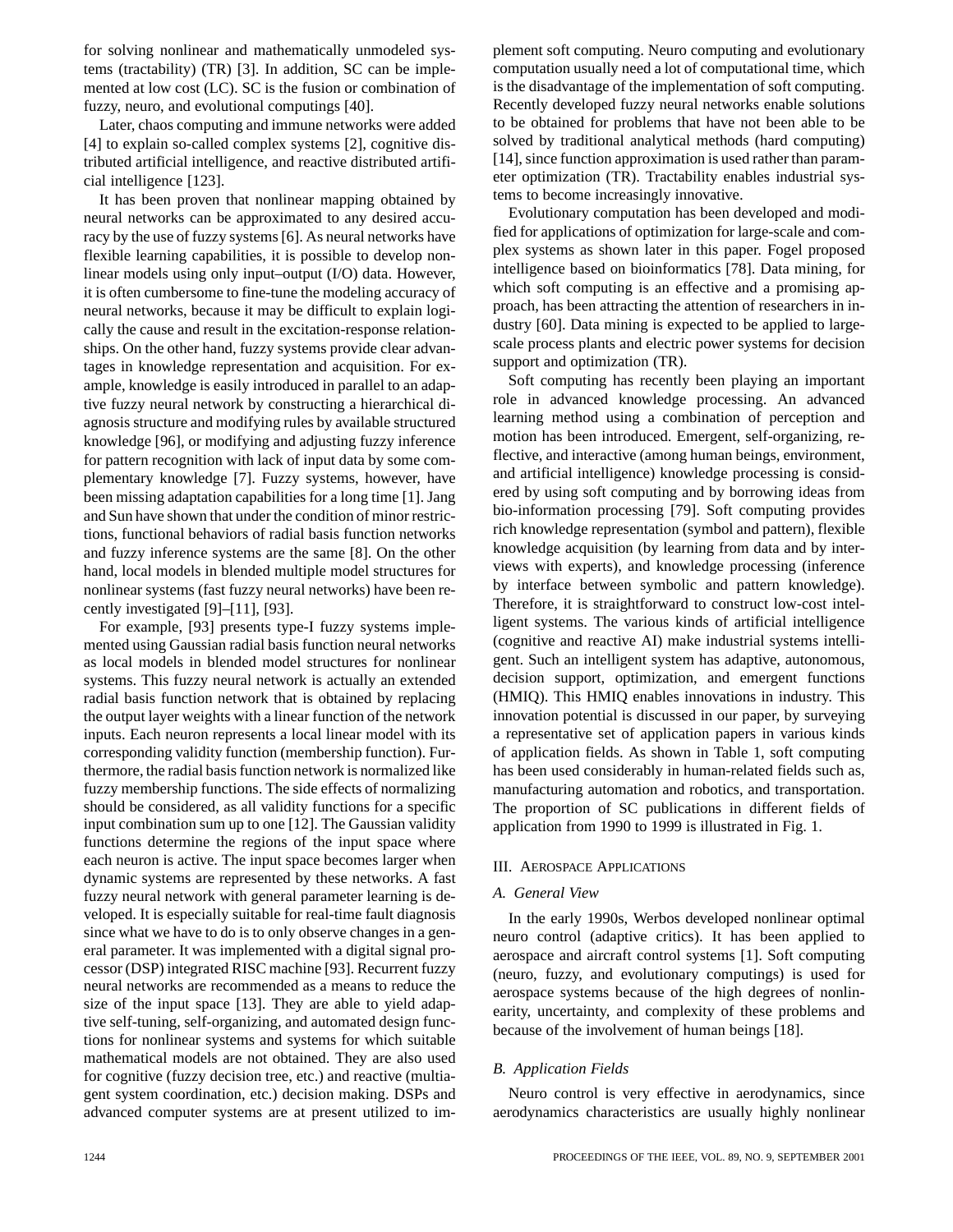| <b>Field of Application</b> | %  | 1990    | 1991             | 1992             | 1993 | 1994                        | 1995    | 1996             | 1997 | 1998 | 1999             |
|-----------------------------|----|---------|------------------|------------------|------|-----------------------------|---------|------------------|------|------|------------------|
| Aerospace                   | A  | 2.8     | 3.9              | 4.2              | 5.0  | 7.1                         | 5.6     | 4.6              | 5.4  | 4.8  | 4.9              |
| Applications                | SC | $2.4\,$ | $\overline{1.8}$ | 2.2              | 2.3  | 2.5                         | $1.8\,$ | $\overline{1.8}$ | 1.9  | 1.7  | 1.3              |
| Communications              | А  | 2.6     | 2.8              | 3.1              | 4.1  | 3.5                         | 3.7     | 3.5              | 4.2  | 3.9  | 2.6              |
| <b>Systems</b>              | SС | 8.5     | 5.2              | 6.1              | 9.1  | 6.0                         | 6.6     | 6.2              | 7.5  | 7.4  | 4.4              |
| Electric Power              | А  | 0.5     | 0.9              | 2.1              | 1.2  | 2.8                         | $2.5\,$ | 4.0              | 4.1  | 3.3  | 3.9              |
| <b>Systems</b>              | sс | 0.5     | 0.5              | 0.9              | 0.8  | 1.1                         | $1.2\,$ | 1.9              | 1.5  | 1.3  | 1.4              |
| Manufacturing Auto-         | A  | 4.6     | 8.0              | 9.6              | 9.7  | 12.9                        | 13.3    | 14.9             | 14.5 | 15.3 | 13.9             |
| mation and Robotics         | SC | 5.3     | 6.5              | 8.8              | 8.1  | 9.2                         | 9.5     | 9.9              | 10.0 | 11.3 | 8.8              |
| <b>Power Electronics</b>    | A  | $2.2\,$ | $2.6\,$          | 5.5              | 5.8  | 5.8                         | 6.5     | 6.0              | 7.2  | 6.2  | 5.7              |
| and Motion Control          | SC | 1.5     | 1.0              | $2.\overline{8}$ | 3.8  | $2.4\,$                     | 3.4     | 3.1              | 3.0  | 3.1  | 2.5              |
| Transportation              | A  | 5.8     | 5.9              | 8.6              | 8.3  | 9.9                         | 12.0    | 9.8              | 10.7 | 10.6 | 11.8             |
|                             | ЗC | 3.1     | 1.7              | 2.4              | 3.5  | $\overline{3}.\overline{3}$ | 3.9     | 3.5              | 3.6  | 3.6  | $\overline{3.8}$ |

A: (Number of papers in which soft computing is used in each field) / (Total number of papers in each field) \* 100 %. SC: (Number of papers in which soft computing is used in each field) / (Number of papers in which soft computing is used in all fields)  $*$  100 %.



**Fig. 1.** Proportion (%) of soft computing publications in different fields of application during 1990–1999.

and uncertain (varying), and data is available for learning. Evolutionary computation is useful when optimization solutions for complex systems are required. Since these applications sometimes involve human operators, fuzzy approaches that provide excellent interface methods with human beings are useful [18]. A summary of application of SC in aerospace is given in Table 2.

# *C. Aircrafts and Air Traffic*

Calise proposed the use of neural networks for flight control of an aircraft. One network is used to obtain inverse dynamic models off-line, and another neural network is used on-line to behave as an inverse controller [15].

Napolitano *et al.* constructed a neural and fuzzy virtual flight recorder that could record aircraft control surface deflections. A neural network simulator is interfaced with the recorders. The outputs of these two reconstructors are the control surface deflections that minimize a performance index based on the differences between the available data and the output from the simulator [16].

Schneider *et al.* presented an approach that integrates human interaction with simulations and genetic algorithms for the realistic repair-time analysis problem in airbase logistics. These problems are difficult-to-quantify issues with conventional computation [17].

# *D. Spacecrafts*

Berenji proposed the application of soft computing to NASA space projects such as the orbital operations of the space shuttle, including attitude control and rendezvous/docking operations [18].

Alvarez *et al.* used fuzzy approaches for continuous driving of long-range autonomous planetary micro-rovers, which required maximization of the range and number of interesting scientific sites visited during a limited lifetime. They used a complete set of techniques including fuzzy-based control, real-time reasoning, and fast and robust rover position estimation based on odometry, angular rate sensing, and efficient stereo vision [19].

## IV. COMMUNICATIONS SYSTEMS

#### *A. General View*

Since communication systems involve human beings, soft computing can be effectively applied to such systems. Soft computing enables solutions to be obtained for problems that have not been able to be solved satisfactorily by hard computing methods.

## *B. Application Fields*

Chaos computing is effectively used for modulation and synchronization of spread sequences in digital communication systems. Neuro-fuzzy approaches are utilized for equalizers and data compression. Network topologies are determined using evolutionary computation. Soft computing is also expected to play an important role in the development of wireless communication systems. An outline of applications of soft computing to communications systems is given in Table 3.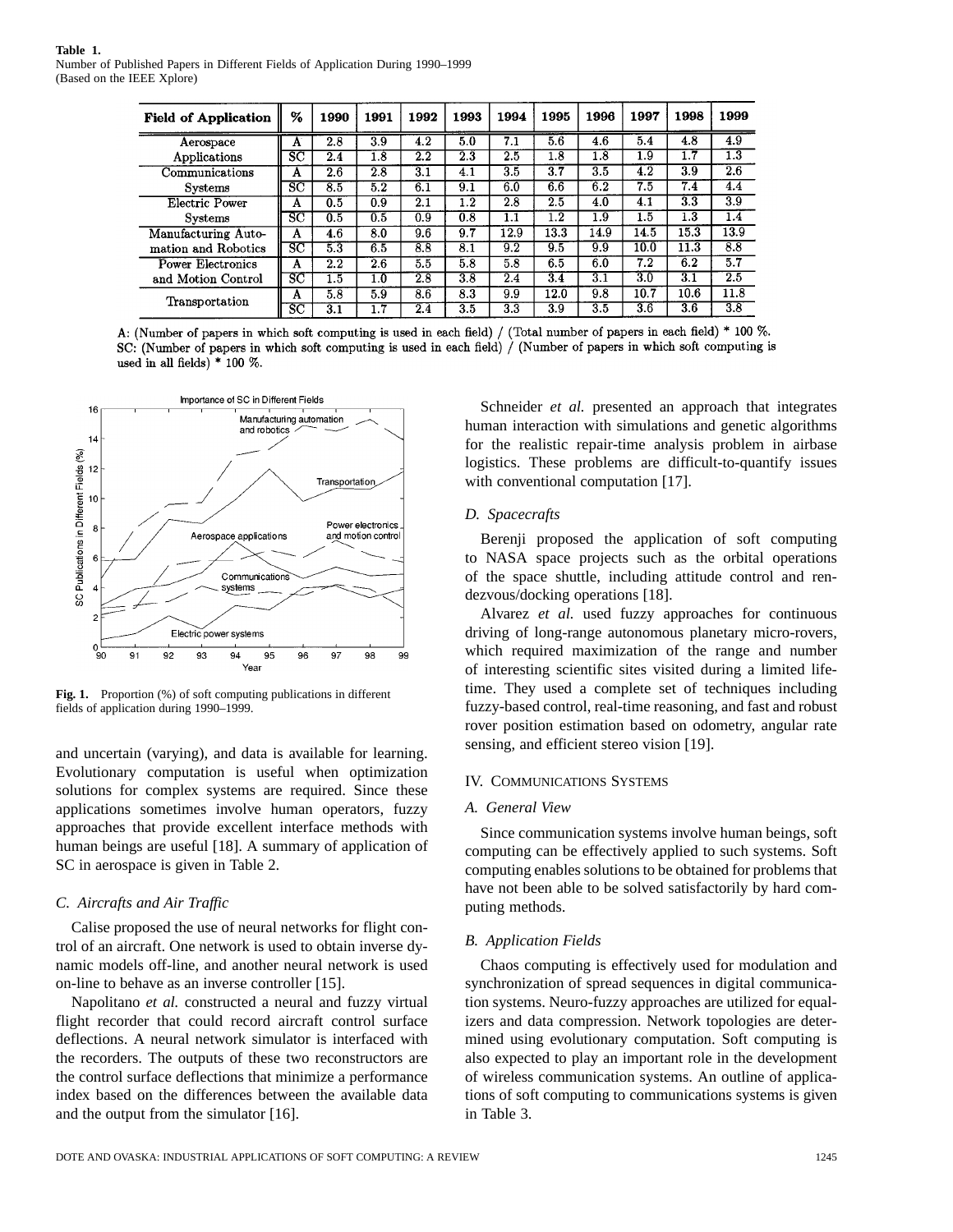| Application              | Characteristics                                                                                                                                                                                                               | <b>SC</b> Component            | References        |
|--------------------------|-------------------------------------------------------------------------------------------------------------------------------------------------------------------------------------------------------------------------------|--------------------------------|-------------------|
| Aircraft and Air Traffic | - Numerical results based on 6-DOF simula-<br>tions of a high performance aircraft using two<br>neural networks as a part of a flight control<br>system architecture are presented to show its                                | $\overline{\text{NN}}$<br>(TR) | $[15]$            |
|                          | potential capability.<br>- Typical flight data recorders on commercial<br>airliners do not record the aircraft control sur-<br>face deflections. The present method provides<br>accurate reconstruction of deflection with NN | NN, FL<br>(TR, LC)             | $[16]$            |
|                          | and FL.<br>- Airbase logistics planning is a difficult-to-<br>quantify and complex issue with hard com-<br>puting. This mehtod gives an optimal realistic<br>repair time schedule using genetic algorithms.                   | $_{\rm EC}$<br>(HMIQ)          | $[17]$            |
| Spacecraft               | - The orbital operations of the Space Shut-<br>tle are achieved by soft computing extracting<br>knowledge from experience.                                                                                                    | NN, FL<br>(HMIQ)               | $\overline{[18]}$ |
|                          | - This paper proposes a fuzzy reactive pilot-<br>ing for continuous driving of long-range au-                                                                                                                                 | FL<br>(TR)                     | [19]              |
|                          | tonomous planetary micro-rovers.<br>- Optimal nonlinear neuro control (adaptive<br>critics) is successfully applied to aerospace and<br>aircraft control systems.                                                             | NN.<br>(TR)                    | $[1]$             |

TR: Tractability, HMIQ: High Machine Intelligence Quotient, LC: Low Cost

# *C. Data Communications*

Kolumban *et al.* applied chaos computation to a synchronized coherent receiver, which has advantages over noncoherent ones in terms of noise performance and bandwidth efficiency. The performance of chaos computing-based communications systems is compared with those of conventional ones in [20].

Patra *et al.* developed a fuzzy implemented channel equalizer that showed performance close to that of an optimal equalizer with a substantial reduction in computational complexity [21].

Cramer *et al.* developed a neuro post-processor that could be used for any existing video compression scheme. Their approach was to interpolate video sequences and compensate for frames that may have been lost or deliberately dropped [22].

Jou *et al.* proposed an online lossless data compression method using an adaptive fuzzy-tuning modeler with fuzzy inference. The performance was better than that of other lossless coding schemes and satisfactory for various types of source data [23].

# *D. Communication Networks*

Gelenbe *et al.* proposed intelligent techniques and used them in high-speed networks. The use of neural networks for multimedia traffic prediction for the purpose of traffic shaping or reserving resources was shown to be much more accurate and simpler than traditional linear predictors. Similarly, it was shown that the extraction of features

and rules from incomplete data sets to compute the bandwidth or anticipate congestion episodes in switches could be performed simply and effectively using neuro-fuzzy approaches. The uncertainties in estimating statistical parameters were also overcome through the use of several neuro and fuzzy solutions. The advantages of intelligent techniques, notably learning from experience, scalability, adaptability, and ability to extract rules without the need for detailed or precise mathematical modeling, are numerous. Genetic algorithms provided optimal solutions for channel reuse in multiple access telecommunication networks and in other communication networks [24].

Chakraborty *et al.* proposed an efficient genetic algorithm for channel assignment problems in cellular radio networks. The task was to assign channels to different cells in an efficient way: a minimum frequency band is used and, at the same time, interference among cells from different cells is practically avoided. An improved genetic algorithm has also been developed [25].

Dengiz *et al.* presented a genetic algorithm with specialized encoding, initialization, and local search operators to optimize the design of communication network topologies [26].

Gao *et al.* presented a neural network-based predictor for received power level prediction in direct sequence code division multiple access (DS-CDMA) systems. Their predictor consists of an adaptive linear element followed by a multilayer perceptron. Besides, the neural network topologies are optimized using the predictive minimum description length (PMDL) method, for reducing computational complexity and maximizing the generalization capability [27].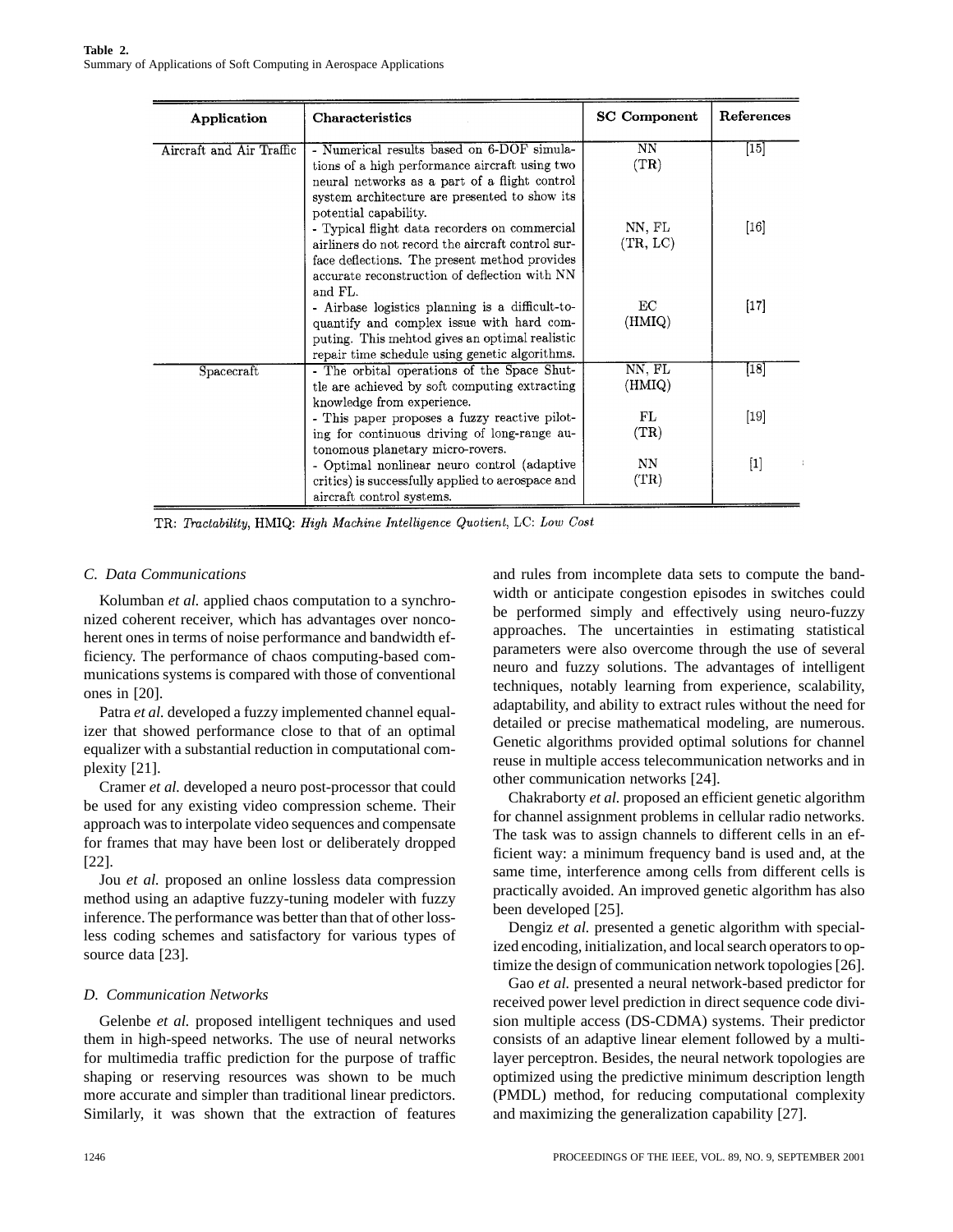| Application            | Characteristics                                                                                                                                                                                                             | <b>SC</b> Component            | References         |
|------------------------|-----------------------------------------------------------------------------------------------------------------------------------------------------------------------------------------------------------------------------|--------------------------------|--------------------|
| Data Communications    | - A digital chaotic communication system is<br>proposed. A coherent synchronization receiver<br>which has the advantages over non-coherent<br>one in terms of noise performance and band-<br>width efficiency is presented. | $\overline{\text{cc}}$<br>(TR) | [20]               |
|                        | - A FL-based equalizer is developed. It pro-<br>vides performance close to the optimal equal-<br>izer with a substantial reduction in computa-<br>tional complexity.                                                        | FL<br>(TR)                     | $[21]$             |
|                        | - The use of neural networks as post-<br>processors for any existing video compression<br>scheme is proposed.                                                                                                               | NN<br>(TR)                     | $[22]$             |
|                        | - An adaptive fuzzy-tuning modeler for data<br>compression is proposed.                                                                                                                                                     | FL<br>(TR)                     | 23                 |
| Communication Networks | - Multi-media traffic prediction with NNs, fea-<br>ture and rule extraction with a neuro-fuzzy<br>approach, network structure determination<br>with EC and others in high speed networks<br>are proposed.                   | FL, NN, EC<br>(TR)             | $\left[ 24\right]$ |
|                        | - EC is proposed to solve channel assignment<br>problem in cellular radio networks.                                                                                                                                         | EC<br>(TR)                     | 25                 |
|                        | - An improved genetic algorithm is proposed<br>to optimize the design of communication net-<br>work topologies.                                                                                                             | EC<br>(TR)                     | $[26]$             |
|                        | - A neural network-based estimator for re-<br>ceived power level in direct sequence code di-<br>vision multiple access systems is developed.                                                                                | NN<br>(TR)                     | $[27]$             |

## V. CONSUMER APPLIANCES

# *A. General View*

The field of consumer or home appliances is not a popular research area in the academic community. Almost all such research activities are related to practical product development. Therefore, most of the sparse literature (mainly conference papers) on soft computing in consumer appliances has its origins in industry. Due to commercial confidentiality reasons, these conference papers do not usually give detailed descriptions of algorithms and methods used but, rather, tend to be fairly superficial. Such industrial research and development is particularly active in Japan and South Korea, while corresponding industries in Europe and the United States are only just starting to use soft computing in the control of various consumer appliances. In Japan, even ordinary consumers are aware of the great potential of fuzzy logic, neural networks, and chaos computing which have already brought machine intelligence into their daily lives. There is clearly a demand in developed countries in Asia for intelligent, human-like, and user-friendly control features. The figurative term "heartware" [30] is sometimes used in respect to such consumer products that support the following general objectives:

- comfortable way of life;
- ease of life to manage time and space;
- health- and environment-conscious life.

Although the field of research on consumer appliances differs greatly from the other application fields reviewed in this paper, an overview of state-of-the-art appliances should be given in view of the considerable and rapidly growing monetary value of the intelligent home appliance business. Besides, numerous interesting innovations have been made in this field during the past ten years.

## *B. Application Areas*

Soft computing has been used in consumer appliances since the late 1980s [38]. In the pioneering years, fuzzy logic was clearly the dominating methodology [37]. Then, in the early 1990s, neural networks were merged with fuzzy logic to construct various neuro-fuzzy combinations; and soon after that, chaos computing (CC) started to attract interest in the Japanese appliance industry. More recently, evolutionary computation (EC) has also shown considerable potential in this heterogeneous application field. A summary of home appliances and their innovative characteristics that were made possible largely by soft computing is presented in Table 4. All of those characteristics have an obvious connection to the *heartware* concept mentioned above. Next, we take a closer look at three specific classes of appliances: cooling and heating, washing, and food preparation.

# *C. Cooling and Heating*

The cooling and heating class of applications discussed here consists of three principal products: air conditioners,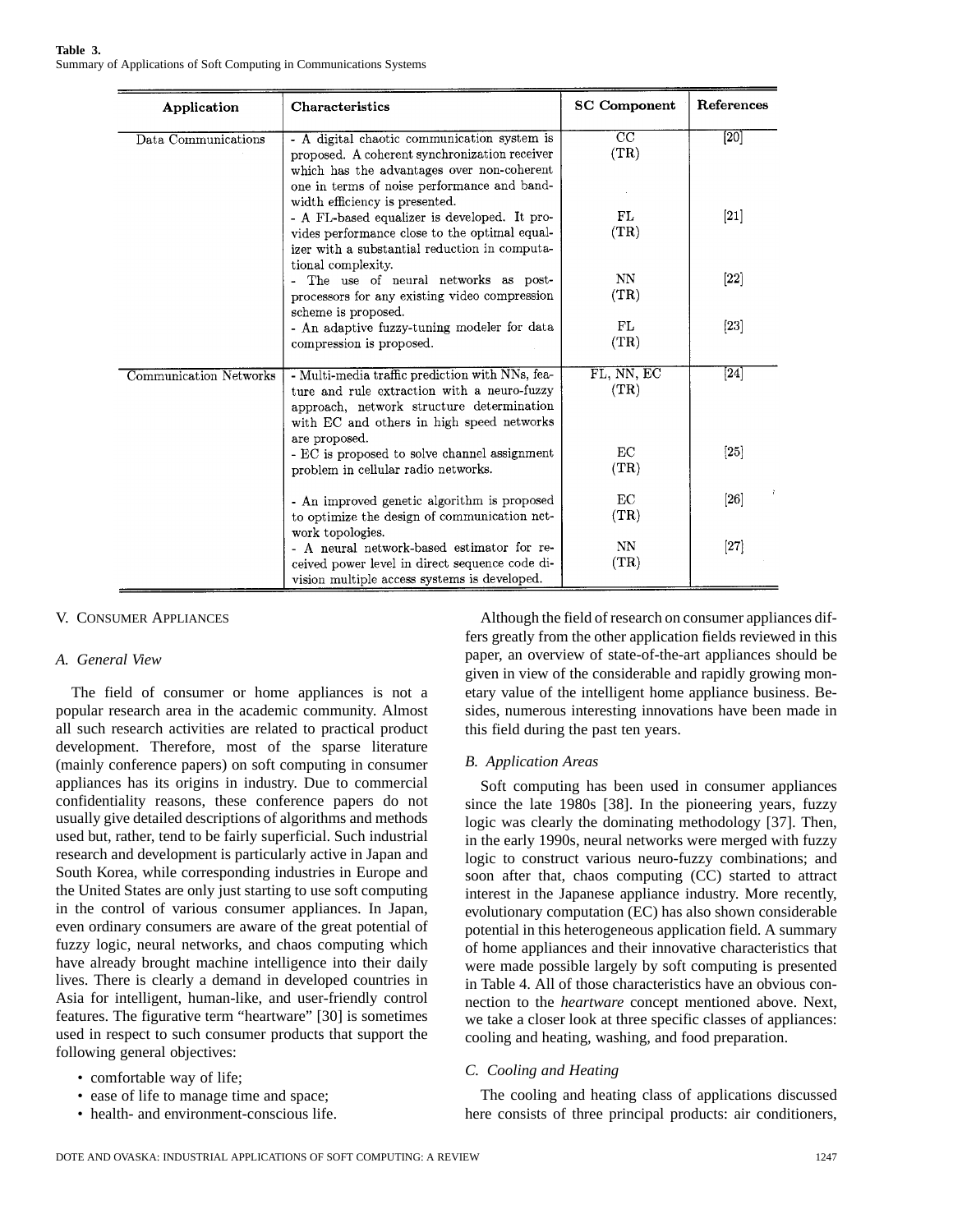| Application         | Characteristics                                                                                                                                                            | <b>SC Component</b> | References        |
|---------------------|----------------------------------------------------------------------------------------------------------------------------------------------------------------------------|---------------------|-------------------|
| Cooling and Heating | - Stable refrigerant distribution under chang-<br>ing loading conditions with multiple indoor<br>and outdoor units; accurate target tempera-<br>ture.                      | FL<br>(TR)          | [28]              |
|                     | - Temperature, air capacity and direction of<br>air stream are determined using an estimated<br>comfortableness index; pleasant and comfort-<br>able living space.         | NN<br>(HMIQ)        | $[30]$            |
|                     | - On-site learning of parameters of neural<br>network-based temperature controller; adap-<br>tation to user's habits and preferences.                                      | EC, NN<br>(HMIQ)    | $[31]$            |
|                     | - The number and locations of occupants are<br>identified using thermal imaging; comfortable<br>room temperature and wind direction.                                       | FL, NN<br>(HMIQ)    | $\left[33\right]$ |
|                     | - Stable temperature control for compensat-<br>ing heat shocks; keeps food fresh for a longer<br>period.                                                                   | FL, NN<br>(TR)      | $\left[35\right]$ |
|                     | - Learns user's patterns to use the refrigerator<br>(e.g., the frequency of door openings); energy<br>savings and well-regulated temperature.                              | FL, NN<br>(HMIQ)    | $\left[34\right]$ |
|                     | - Takes account the complex coupling between<br>temperature and relative humidity; favorable<br>dynamic process behavior under a wide range<br>of operating conditions.    | FL<br>(TR)          | $[36]$            |
|                     | - Robust disturbance handling capability;<br>comfortable and safe bathing conditions.                                                                                      | FL<br>(TR)          | [29]              |
| Washing             | - Fine-tuning of prediction rules; accurate es-<br>timation of dish amount.                                                                                                | EC, FL, NN<br>(TR)  | 31                |
|                     | - Determination of washing time using fuzzy<br>inference, and chaotic movement of a two-link<br>nozzle; lower electric power consumption and<br>higher washing efficiency. | CC, FL<br>(HMIQ)    | $[32]$            |
|                     | -Implicit mimicking of physical sensors by neu-<br>ral network-based tuning of rough member-<br>ship functions; fine-tuned but low-cost auto-<br>matic washing machine.    | FL, NN<br>(TR)      | $[30]$            |
| Food Preparation    | -Different phases of the heating process are<br>finely controlled according to traditional prac-<br>tices, which are reproduced; tastier cooked<br>rice.                   | FL, NN<br>(TR)      | [30]              |
|                     | - Fine-tuning of estimation rules; accurate es-<br>timation of rice amount.                                                                                                | EC, FL, NN<br>(TR)  | $[31]$            |
|                     | - Fine-tuning of fuzzy control rules; optimal<br>control of the cooking process.                                                                                           | EC, FL, NN<br>(TR)  | $[31]$            |

refrigerators, and gas heaters. These are typical products in which soft computing is now playing an important role, particularly in the Japanese market.

Nitta [30] described a new neural network-based intelligent air conditioner, in which air temperature, capacity and direction of the air stream are determined using a comfortableness index  $C_I$ , which is a function of air temperature, radiation temperature, air stream velocity, humidity, clothes worn, and metabolism. Naturally, it is not realistic to input all of those variables into a practical  $C_I$  estimator, but a feedforward neural network can be approximating  $C_I$  by using only the following inputs: temperature of intake air and its derivative, room temperature, air capacity, desired temperature, and direction of the air stream. In addition, an infrared image sensor is used to sense the location and number of persons, as well as the radiation temperature from different surfaces. Based on these inputs and a user-friendly, on-site training process, the approximated comfortableness index is maximized, and a more comfortable living space than that which is possible with conventional air conditioners is created. An alternative neuro-fuzzy approach to thermal imaging and detection of the location and number of persons in a room was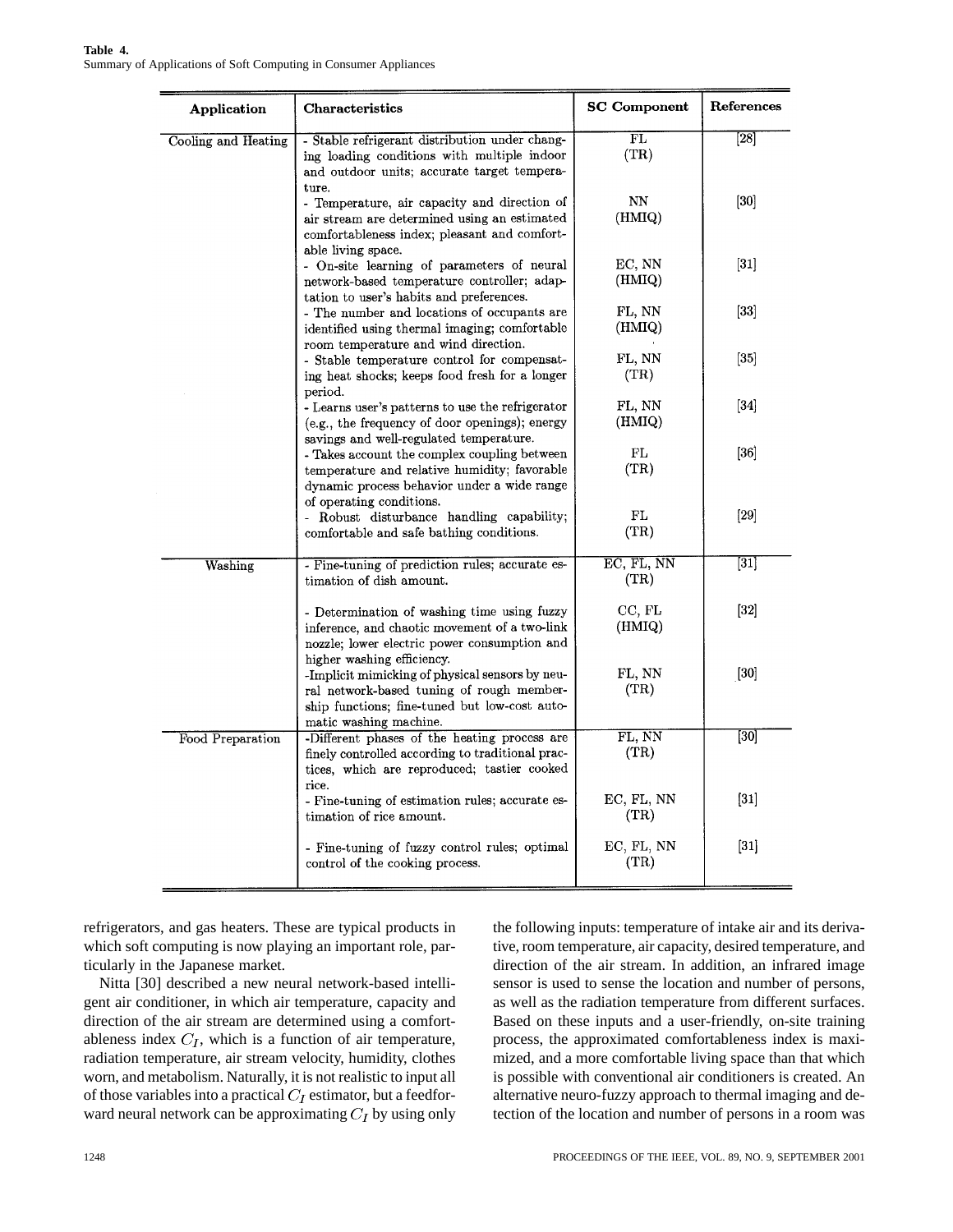proposed by Wakami *et al.* [33]. Their image understanding system is tailored to the needs of intelligent air conditioners.

Shim *et al.* discussed an application of evolutionary computation for fast and accurate on-site training of a neural network-based temperature controller in an air conditioner application [31]. They used an evolution strategy [39] for on-line tuning of the air conditioner controller, i.e., training the weights of a feedforward neural network. When such a controller is designed to follow users' habits and preferences, the undesired repetitive use of a remote controller is minimized. The most important concern is to cope with fluctuations in the operating environment. When only four remote controller operations were performed during the initial day, the neural controller was able to automatically provide a similar temperature pattern on another day when the outdoor temperature varied similarly.

Kim *et al.* proposed a fuzzy logic-based controller for controlling the refrigerant distribution in a multitype home air conditioner [28]. Multitype air conditioners have one outdoor unit (compressor) and multiple indoor units, and they offer the following advantages compared to more widely used single-type air conditioners: low cost, easy installment, and centralized control functions. On the other hand, it is difficult to stabilize the refrigerant distribution control when the ratio of the cooling load of indoor units to the cooling capacity of the outdoor unit is high. The refrigerant quantity is controlled by adjusting the cross-sectional area of the refrigerant pipe by a linear expansion valve. Here,  $49 (=7 \times 7)$ fuzzy rules are used to control the valve, and the controller has two inputs: evaporator temperature variation and goal temperature error. This fuzzy controller has a sampling rate of 0.5 Hz and is able to provide stable and accurate room temperature even under considerable load changes.

Refrigerators are high-volume consumer products with the following performance requirements: ability to keep the food fresh and tasty for a long time, and low energy consumption. Choi *et al.* introduced a fuzzy refrigerator controller that uses a complementary neural network to recognize users' behavioral pattern to use the refrigerator [34]. The goal of this intelligent controller is to maintain the inner temperature within a desired range and to provide a fully automatic operation even when the volume of food has changed remarkably. A Sugeno-type fuzzy controller is applied together with a Kohonen-type neural network, which matches the observed user pattern, i.e., inner temperature variation and frequency of door openings, to one of the categories learned from a training set. This soft computing-based controller efficiently regulates the inner temperature and compensates successfully for the volume changes in the stored food. In addition, the overall energy consumption is somewhat lower than that of conventional controllers.

Wakami *et al.* proposed a neuro-fuzzy controller for stable temperature regulation in a refrigerator [33]. Temperature fluctuation is normally caused by heat shocks when the door is opened, new food is put into the refrigerator, or the ambient temperature rises. Three thermal sensors inside and outside of the refrigerator are used to identify heat shock. With a straightforward neuro-fuzzy control scheme, the temperature rise time of existing food was reduced by 50% and the temperature restoration time was shortened by 40% compared with conventional refrigerator control. To obtain such remarkable improvements, both additional sensors and computational methods were needed. This indicates that adequate sensing, either by physical or virtual sensors, is an important part of machine intelligence.

Temperature is not the only important quantity in keeping food fresh. Relative humidity also has a considerable effect on quality and taste preservation. The rate of air circulating can also be important in certain cases. Becker *et al.* presented a method in which fuzzy logic enables the complex coupling of temperature and humidity to be taken into account [36]. Their fuzzy control approach gives excellent dynamic behavior under the influence of heat shock disturbances and after changes in set point values. Four inputs and two outputs are used in the controller: temperature error and its rate as well as humidity error and its rate, as the inputs to the controller; and change in refrigerator compressor power and change in evaporator fan power, as the outputs of the controller. Both the temperature and humidity control actions are based on 25 ( $=$ 5  $\times$  5) fuzzy rules. These two fuzzy controllers clearly outperform fixed proportional integral (PI) controllers, because the refrigeration process is highly nonlinear. It should be pointed out, however, that the improved performance is partly a result of the use of a variable-speed compressor and fan instead of conventional ON–OFF controlled actuators.

Gas heaters are commonly used in many countries, particularly in Asia, to heat water for bathing at home. In China, about one million such heater units are sold annually [29]. Conventional gas heaters have only an open-loop temperature adjustment. This leads to uncomfortable temperature fluctuations if the incoming water and gas pressures are not stable. The pressure disturbance problem may be serious in developing countries. Zhu *et al.* proposed an efficient low-cost gas heater with a single temperature sensor and closed-loop *switched* fuzzy control [29]. Soft computing-based control is an attractive alternative, since the gas heating process is both nonlinear and time-varying, thus, cannot be successfully handled with a fixed proportional integral derivative (PID) controller. The presented switched fuzzy controller offers excellent disturbance-handling characteristics compared to those of PID-type controllers. Based on the measured temperature error  $T_{\text{Error}}(t)$ , the rules used for selecting the applied control principle, are given below

IF 
$$
|T_{\text{Error}}(t)| \geq T_{\text{Error}-\text{Max}}
$$
 THEN apply P control  
\nIF  $T_{\text{Error}-\text{Min}} < |T_{\text{Error}}(t)| < T_{\text{Error}-\text{Max}}$   
\nTHEN apply fuzzy control  
\nIF  $|T_{\text{Error}}(t)| \leq T_{\text{Error}-\text{Min}}$   
\nTHEN apply PI control with fuzzy tuning (1)

where  $T_{\text{Error}-\text{Max}}$  and  $T_{\text{Error}-\text{Min}}$  are specific temperature error limits used for switching control. The P control phase above  $T_{\text{Error}-\text{Max}}$  is needed to provide a fast response when the error is large, the fuzzy control to ensure low overshoot,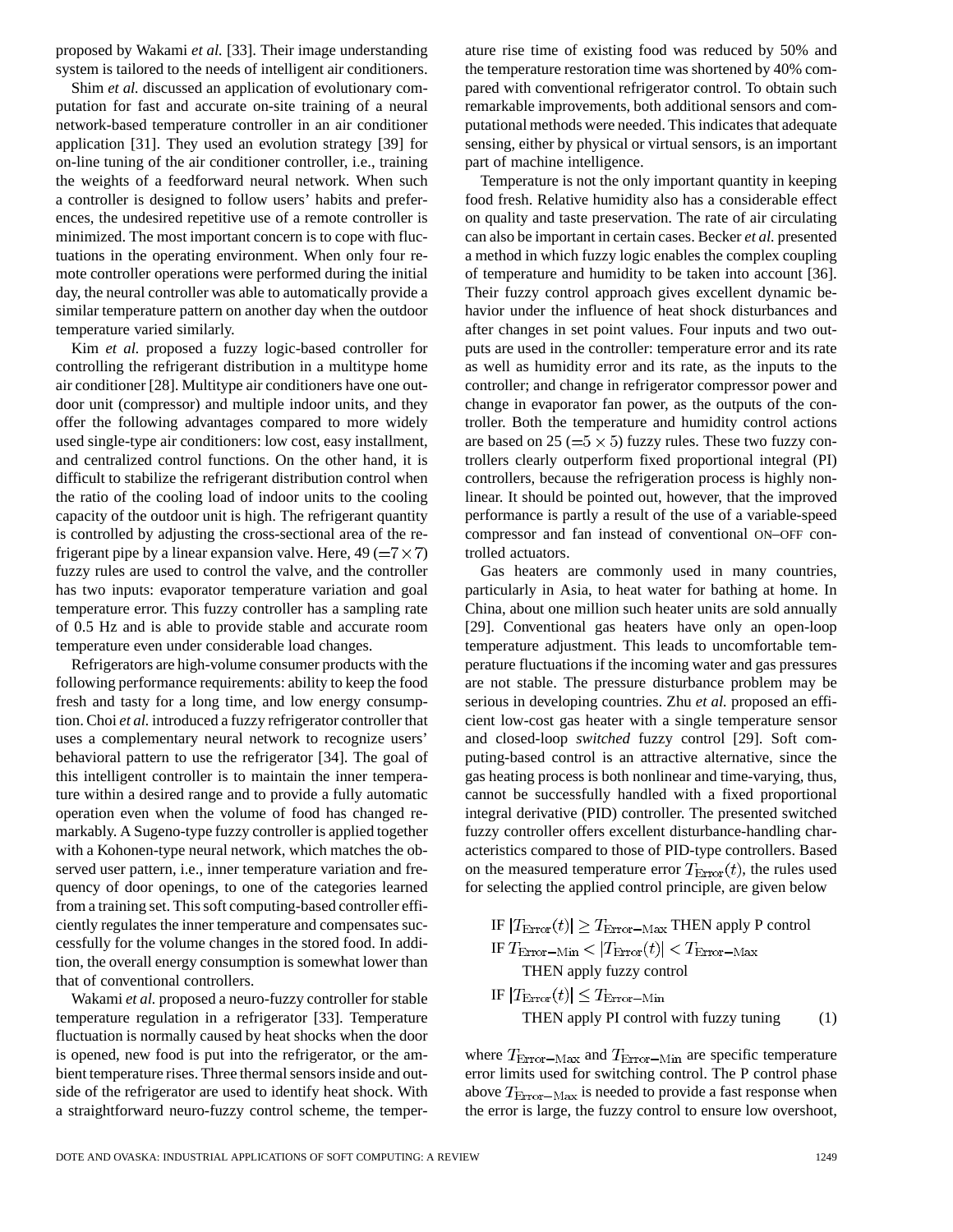and the fuzzy-tuned PI control is needed to ensure accurate final temperature when the error is small. The proposed control scheme, which can be regarded as a fusion of soft computing and conventional hard computing techniques [41], ensures safe and comfortable bathing.

## *D. Washing*

Washing machines and dishwashers are home appliances that can also benefit from soft computing technologies. For such applications, there are three main goals: high washing efficiency, low energy consumption, and simple user interface. Fuzzy logic, neural networks, and chaos computing are used, particularly, in Japan and South Korea to achieve these goals. In addition to the conventional goals, i.e., washing efficiency and energy consumption, the simplicity of user interface is becoming increasingly important, and soft computing is regarded as a step toward the realization of *intelligent one-button operation* [35].

Nomura *et al.* presented a dishwasher that utilizes fuzzy logic and chaos computing for reducing energy consumption and providing an efficient washing process [32]. In a conventional dishwasher, the washing time is fixed and the energy consumption is therefore unnecessarily high if there are only a few dishes. Here, fuzzy inference is used to accurately estimate the number of dishes and determine the optimal washing, rinsing, and drying times. As is widely known, a conventional water nozzle in a dishwasher is composed of one link and it makes periodic rotating movements. Consequently, the direction and area where the water is shot out are considerably limited. To solve this problem, a two-link nozzle with a complicated moving pattern is used to improve the washing efficiency. Based on time-series analyzes of nozzle movements, the behavior of the new two-link nozzle is related to deterministic chaos. The new scheme was compared to the conventional one, and it was found that the washing ratio was improved from 75% to 86%. Washing ratio,  $W$ , is an empirical quality measure that is defined below:

$$
W = (T_{In} - T_s)/T_{In} * 100\% \tag{2}
$$

where  $T_{In}$  is the total number of dishes in the dishwasher and  $T<sub>s</sub>$  is the number of washed dishes with stains (visual inspection).

Shim *et al.* briefly discussed a soft computing-based dishwasher control scheme [31]. In their approach a neuro-fuzzy system is used to estimate the number of dishes. Evolutionary computation is also used in this scheme for fine-tuning of the estimation rules. Since different soft computing methodologies do not compete with each other, but, rather, are complementary they are being utilized extensively in the development of advanced home appliances.

For example, a scheme in which fuzzy reasoning together with the learning ability of neural networks is used in an automatic washing machine to provide precise control of the multiphase washing process was reported by Nitta [30]. They used only three physical sensors as explicit inputs to the fuzzy reasoning unit: an optical sensor that detects the degree of soiling and type of detergents, a current sensor that detects the amount of clothes, and a water level sensor. The following additional information is also *implicitly* provided for the fuzzy reasoning unit: types of clothes, preferred washing course, water quality, and dissolution of detergent. This means that the membership functions of fuzzy reasoning are optimized using a neuro-fuzzy approach with only approximated initial settings. The washing and rinsing periods, number of rinsing cycles, spinning time, water level, and applied current are optimized using the proposed fuzzy system.

# *E. Food Preparation*

Soft computing methods have also been used successfully in food preparing appliances, such as rice cookers and microwave ovens. The main goal in the design is to produce tasty food. The market for rice cookers in many Asian countries is large, but rice cookers are not used in Europe or the United States. Although rice can easily be cooked using an electric or gas rice cooker, the tastiest cooked rice is supposedly obtained only by using a traditional cooking stove, which generates intense heat. Soft computing control is used to mimic the characteristics and behavior of traditional rice cookers and experienced cooks. Nitta [30] presented the design for an intelligent rice cooker that is based on neurofuzzy reasoning. The necessary intense heat is generated by magnetic induction heating, and the expert cooking process is reproduced by neuro-fuzzy reasoning. During this sensitive multistep process, both the heating temperature and amount of water are finely controlled by rules according to given input information, e.g., preferred rice stiffness, type and amount of rice, and initial amount of water.

Shim *et al.* made a further step toward one-button control and true *heartware* by proposing a rice cooker that can estimate the amount of rice [31]. Neuro-fuzzy reasoning with evolutionary computation-based fine-tuning of estimation rules is used again in their scheme. They also proposed a microwave oven that uses similar methods for optimal control of the entire cooking or defrosting process.

## VI. ELECTRIC POWER SYSTEMS

## *A. General View*

Neural networks were applied already in the early 1990s to electric power systems. The first conference on application of artificial neural networks to power systems was held in 1991. In the mid-1990s, fuzzy logic was applied to power system applications [58] such as control, operation, and planning. Soft computing was applied to power systems in the mid-1990s as reported in [59], which describes in detail the methods for applying SC to various power system problems. Recently, EC has been used mainly to solve control, operation, and planning problems of power systems, since power systems are typically large-scale and complex.

Data mining technology, which essentially involves searching for stable, meaningful, and easily interpretable patterns in databases using soft computing [60] has recently become popular, and this new technology may be used to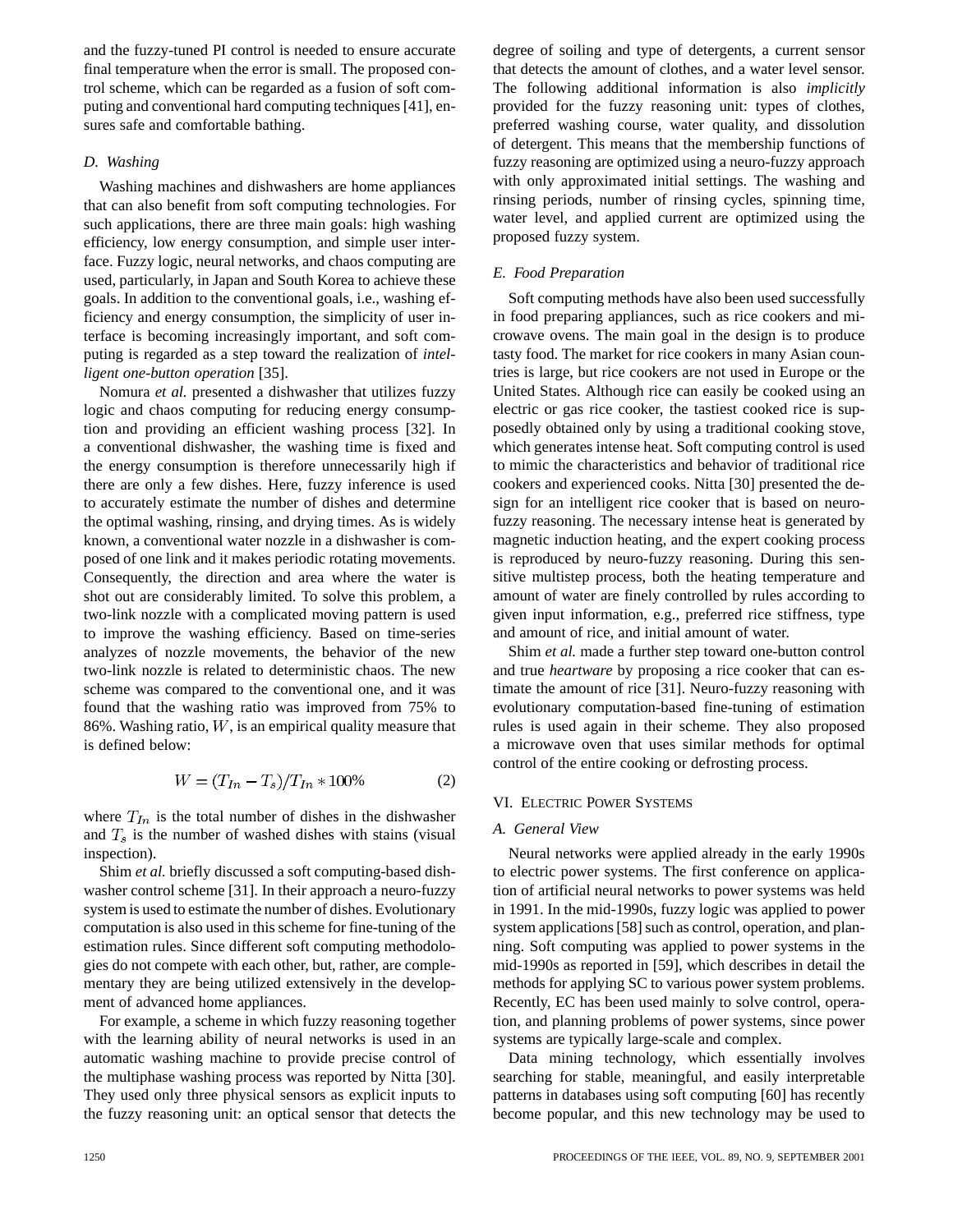| Application            | <b>Characteristics</b>                                                                                                                                        | <b>SC Component</b>            | References |
|------------------------|---------------------------------------------------------------------------------------------------------------------------------------------------------------|--------------------------------|------------|
| Control and Monitoring | - EC is introduced for adaptive enforcement oper-<br>ation of a power plant to shorten start-up time in<br>order to reduce fuel and electricity consumptions. | EC<br>(TR)                     | $[42]$     |
|                        | - A fuzzy excitation controller designed by EC is<br>applied to control of a synchronous generator.                                                           | EC, FL<br>(TR)                 | [43]       |
|                        | - A fuzzy neural network is used for fast transient<br>stability swings prediction based on the synchro-                                                      | FL, NN<br>(TR)                 | $[44]$     |
|                        | nized phasor measurements of power systems.<br>- Modified EC is introduced for simultaneous tun-<br>ing of power system damping controllers.                  | EC<br>(TR)                     | $[45]$     |
|                        | - A radial basis function neural network is utilized<br>for real-time tuning parameters of a conventional<br>power system stabilizer.                         | NN<br>(TR)                     | $[46]$     |
|                        | - An expert system using fuzzy relations is applied<br>to fault diagnosis of power systems.                                                                   | FL<br>(HMIQ)                   | $[47]$     |
| Operations             | -Load forecasting with neural networks is pro-<br>posed based on customers' data, which is different<br>from conventional time series data.                   | $\overline{\text{NN}}$<br>(TR) | [48]       |
|                        | - A short-term load forecasting method for special<br>days in anomalous load conditions is developed<br>using NNs and fuzzy inference methods.                | FL, NN<br>(TR)                 | [49]       |
|                        | - Combining chaos computing with fuzzy state<br>trajectory reconstruction, daily peak electric<br>power demand forecasting is accurately achieved.            | CC. FL<br>(TR, LC)             | $[73]$     |
|                        | - A dual EC is introduced for optimizing the<br>dispatch and short-term scheduling of power re-                                                               | EC<br>(TR)                     | $[51]$     |
|                        | sources.<br>- Fuzzy nearest prototype classifiers are intro-<br>duced for steady state security evaluation.                                                   | FL<br>(TR)                     | $[52]$     |
|                        | - Solving the environmentally constrained eco-<br>nomic dispatch problems.                                                                                    | EС<br>(TR)                     | $[53]$     |
| Plannings              | - A price/profit-based unit commitment formula-<br>tion is provided using EC.                                                                                 | $_{\rm EC}$<br>(TR)            | $[54]$     |
|                        | - A new approach using EC based neural networks<br>and dynamic programming is developed to solve<br>power system unit commitment problems.                    | EC, NN<br>(TR)                 | [55]       |
|                        | - An improved EC is successfully applied to deal<br>with the solution of transmission network expan-<br>sion planning problem.                                | EC<br>(TR)                     | [56]       |
|                        | - An interactive fuzzy-norm satisfying method for<br>multi-objective reactive power sources planning is<br>presented.                                         | FL<br>(TR)                     | $[57]$     |

solve certain power system problems in the near future [111]. Software for data mining in a power generation station, e.g., power station performance optimization (reducing energy consumption, identifying measures to reduce operating costs) is now commercially available [61].

# *B. Application Fields*

Since electric power systems are large-scale and complex, soft computing (especially EC) has been applied to control, diagnosis, forecasting, operation, stability assessment, dispatching, commitment, and planning, as well as other areas of power systems. Applications of soft computing to solve power system problems in the real world are summarized in Table 5. It should be noted that power electronics technology has contributed to these intelligent power systems as the necessary hardware.

# *C. Control and Monitoring*

Kamiya *et al.* proposed a GA with an adaptive enforcement operation that can generate and adapt enforcement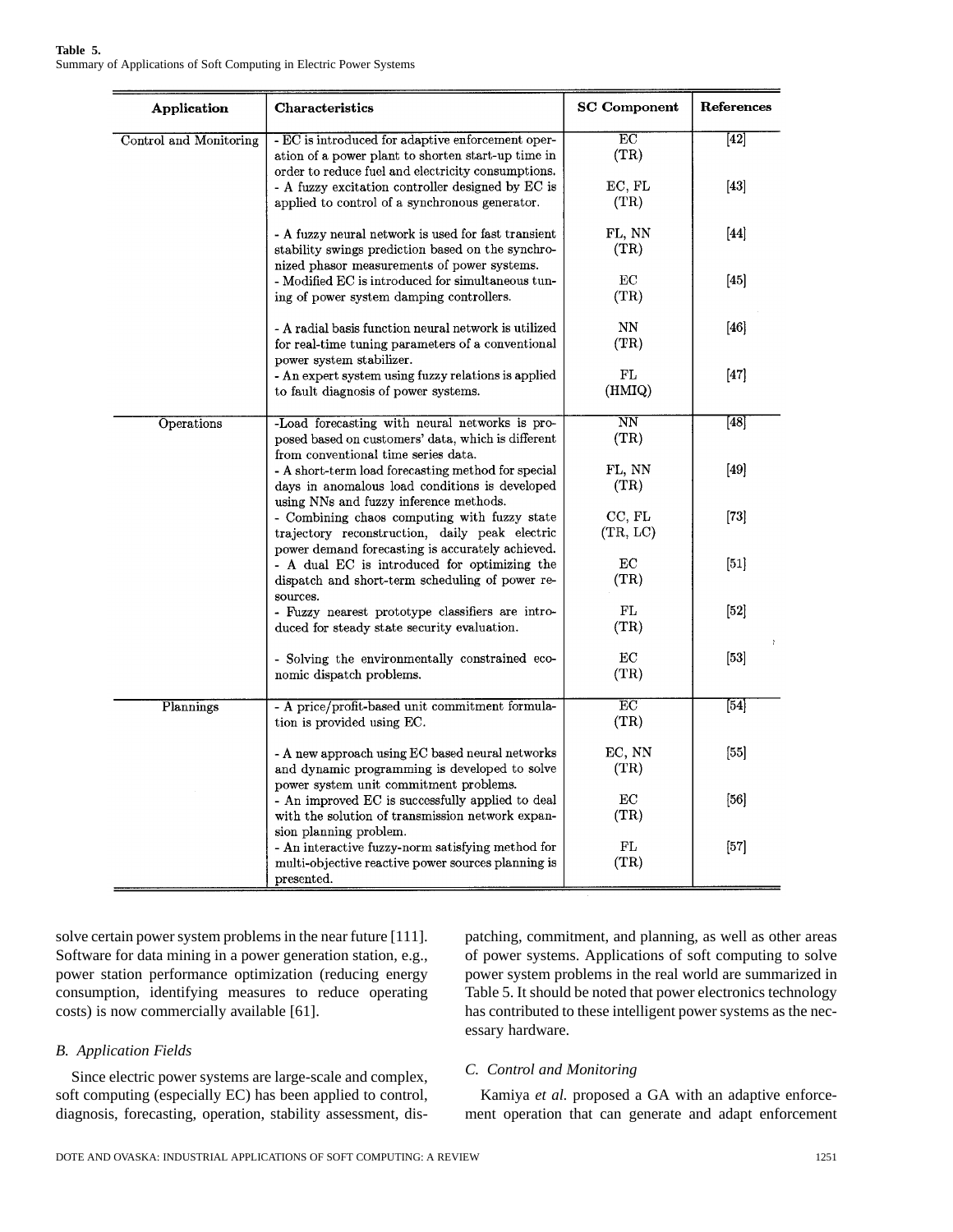gains during the search process for a power plant start-up scheduling. This GA enables reduction of the start-up time, resulting in reductions of fuel and utility consumption, and an increase in the capability of a power plant to adapt to changes in electricity demand [42].

Wen *et al.* used EC to design an optimal fuzzy logic excitation controller for an asynchronous generator. Their test results were very satisfactory. Further, they used an automated design method for fuzzy controllers [43].

A novel class of fuzzy, hyper-rectangular, composite neural networks (local-basis function neural networks) was developed by Liu *et al.* This method was applied to fast prediction of transient stability swings for use in high-speed control on the basis of synchronized phasor measurements. A highly successful prediction rate in real-time was obtained in simulation tests on a sample power systems [44].

Bomfirm *et al.* developed a method that simultaneously tuned multiple power system damping controllers using modified ECs. They suggested that human expertise will be able to be captured and readily implemented in a more elaborate fitness function [45].

Segal *et al.* proposed a new approach for real-time tuning of the parameters of a conventional power system stabilizer using a radial basis function neural network (RBFN). The dynamic performance of a system with an RBFN was shown to be quite robust over a wide range of loading conditions and equivalent reactances [46].

Cho *et al.* developed an expert system using fuzzy relations to deal with uncertainties imposed on fault diagnosis of power systems. The experimental results for real power systems showed the usefulness of their proposed technique for diagnosing faults that had considerable uncertainty [47].

# *D. Operations*

Charytoniuk *et al.* explored an alternative approach of load forecasting based on indirect demand estimation from available customer data, instead of using time series of load changes and weather factors recorded in the past (conventional method). Neural networks were designed and trained on the basis of the aggregate demands of groups of surveyed customers in different categories [48].

Kim *et al.* proposed a new method for a reliable short-term load forecasting for special days in anomalous load conditions with a neuro-fuzzy approach, which had not been possible using conventional neural networks due to dissimilar load behaviors of holidays compared with those of ordinary weekdays during the year, and due to insufficient number of training patterns. In their proposed method, special days are classified into five different day-types. Five NN models for each day-type are used to forecast the scaled load curves of special days, and two fuzzy inference methods are utilized to forecast the maximum and minimum loads of those special days. Finally, the results of the both methods are combined to forecast the 24-hour load pattern of special days. Their test results showed very accurate forecasting with an average relative error of 1.78% [49].

Iokibe *et al.* developed a new method for short-term prediction of daily peak electric power demand. First, a nonlinear chaotic time series was considered. Then while the time series was embedded in an  $n$ -dimensional state space using Taken's embedding theory, the state reconstruction method by fuzzy inference was used, and the computation time was reduced remarkably due to fuzzy inference rather than neural networks. Their method was applied to accurate prediction of daily peak electric power demand [73].

MacGill *et al.* proposed a decentralized coordination framework for operating power systems with dispersed generation and energy storage (for optimizing the dispatch and short-term scheduling). Their method combined elements of dynamic programming with EC. Each power system resource evolved a "future benefit" function that described the impact of its own possible decisions on future power system operation. This "dual evolutionary programming" approach can handle complex resource models and objective functions [51].

Matos *et al.* presented a method for steady-state security evaluation using fuzzy nearest-prototype classifiers. Their method produced a global evaluation for all relevant single contingencies. Understandable natural language was used to produce standardized sentences about the security level between the system and the operator [52].

Wong *et al.* developed an efficient and reliable evolutionary programming-based algorithm for solving the environmentally constrained economic dispatch problem. The algorithm dealt with load demand specifications in multiple intervals of the generation scheduling horizon. The power and usefulness of the algorithm was demonstrated through its application to a test system [53].

# *E. Planning*

Richter *et al.* provided an EC solution to the profit-based unit commitment algorithm. It was confirmed that EC is a useful tool in searching large discrete solution spaces; and the space of the particular solution was quite large, making EC appropriate for solving the unit commitment problem. It gave more information to users due to the flexibility of the method [54].

Huang *et al.* developed an approach using an EC-based neural network and dynamic programming to solve power system unit commitment problems. First, a set of feasible generator commitment schedules was formulated by EC-enhanced neural networks. Those pre-committed schedules were then optimized by the dynamic programming technique. By the proposed approach, harmful learning stagnation was avoided. The stability of the neural networks and accuracy were significantly increased. The feasibility and practicability of the proposed method were confirmed experimentally [55].

Silva *et al.* proposed the application of an improved GA to deal with the solution of a transmission network expansion-planning problem. Their method is better than other methods for dealing with nonconvex, nonlinear, and large mixed optimization problems. They showed that their method is a promising approach for solving such difficult problems [56].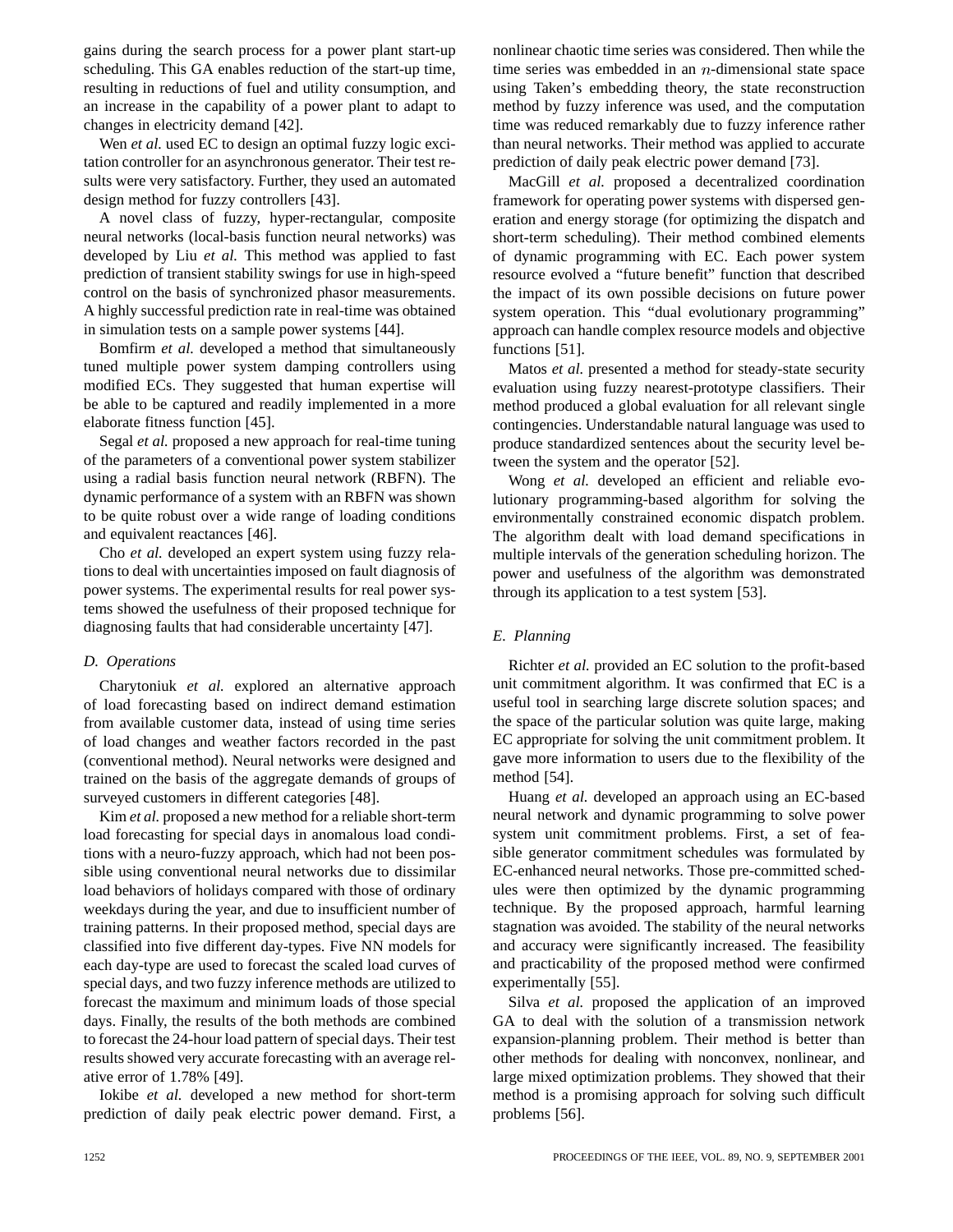Chen developed an interactive fuzzy-norm satisfying method in order to deal with fuzzy goals of the decision maker (DM) in multiobjective power sources planning problems. A satisfying solution for the DM can be obtained by updating the reference membership values based on the current values of the membership functions and objective functions. Through interaction, a global noninferior solution in each iteration is guaranteed. This fuzzy-norm approach based on the simulated annealing method was applied to solve these problems with a nonconvex objective space [57].

## VII. MANUFACTURING AUTOMATION AND ROBOTICS

### *A. General View*

The term intelligence has been frequently used in this field since robotic technologies that mimic human thinking and behavior of bio-systems have been developed. Contemporary intelligence is sometimes considered to be interactive information processing among human beings, environment, and artificial objects [79]. Intelligence is defined as human-like information processing [77] and adaptation to environment by leaning, evolution, and prediction in order to survive [78]. The use of structured intelligence by soft computing for intelligent robots has been considered [64]. However, the interaction with human beings is also important. Recently, emotional robots that interact with human beings have attracted much interest by researchers [71]. KANSEI (emotion, feeling) information processing has become popular in Japan [70]. This technology is needed for the development of human-friendly robots. Other technologies, e.g., fuzzy associative memory and chaotic computation have also been used for developing human-friendly robots (intelligent robots, welfare robots) [68]. Soft computing is widely used in this field.

#### *B. Application Fields*

Soft computing has been used in the construction of intelligent robots and manufacturing systems and for solving nonlinear and uncertain problems in the fields of hands and manipulators, mobile robots, multiagent robots, welfare robots, emotional pet robots, and manufacturing systems. It is expected that soft computing will play an increasing role in the realization of human-friendly systems in the future.

Robots and manufacturing systems and their characteristics that have been made possible mainly by soft computing are summarized in Table 6. These applications are discussed in more detail below.

## *C. Hands and Manipulators*

Lin *et al.* developed compact fuzzy decentralized controllers including sensor fusion schemes and introducing human skills through communication lines for a five-finger robot hand with 17 degrees of freedom. 17 potentiometers, 18 tactile sensors, and 17 actuators were installed in the design. Digital signal processor (DSP) chips were used to implement the proposed schemes [62].

Kiguchi *et al.* [63] developed position/force control using the fuzzy vector method with a fuzzy neural network that received aid from an intelligent task planner. This is an intelligent control method because soft computing is used.

Fukuda *et al.* presented the design of an intelligent robotic system based on soft computing. An architecture of a robot system with structured intelligence was developed by them. The structured intelligence is explained such that perception and action functions are represented in the horizontal axis, and reactive motion, skilled motion, primitive motion planning, and motion planning functions as hierarchical levels are represented in the vertical axis, interacting with the environment. The role of SC is central in this intelligent robot system [64].

#### *D. Mobile Robots*

Baranyi *et al.* proposed an improved vector field-based guiding model as an extension of the potential-based guiding model. A simplified neuro-fuzzy approximation algorithm was applied to the realization of models for the guidance of mobile robots [65].

## *E. Multiagent Robots*

Ishiguro *et al.* developed an architecture for behavior arbitration based on artificial immune networks. Antigens and antibodies in the artificial immune network were used as agents for environment description and decision-making for action, respectively. Each antibody (agent) was assigned by fuzzy inference (if–then, if not–then). An action decision was made following the action of the highest density agent. The complex system was optimized by EC, NN, reinforcement learning, introduction of *meta* knowledge and other. This was an example of the so-called reactive distributed artificial intelligence and cognitive distributed artificial intelligence. Soft computing was used in the design of reactive and cognitive artificial intelligences [66].

Katagiri *et al.* used fuzzy inference and random search learning, which was devised for controlling interactive behaviors of a group of multiagent robots. Less computation time was needed compared with that for other multiagent robot systems [67].

#### *F. Welfare Robots*

Kohata *et al.* used fuzzy associative memories and chaos computing to construct human-friendly multiagent robots for the welfare industry. Since this was a parallel computation method, the parallel processing algorithm was implemented on A-NET (Actors NETwork) [68].

Ushida *et al.* proposed a fuzzy-associative memory-based knowledge construction method for application to a humanmachine interface, and they demonstrated that it is an important tool for investigating human-friendly welfare robots, and a possible alternative for developing intelligent robots [69].

Takagi *et al.* used soft computing techniques (FL and interactive EC) for hearing impairment compensation and physical rehabilitation. In this field, the evaluation of system performance is subjective and depends on individuals (human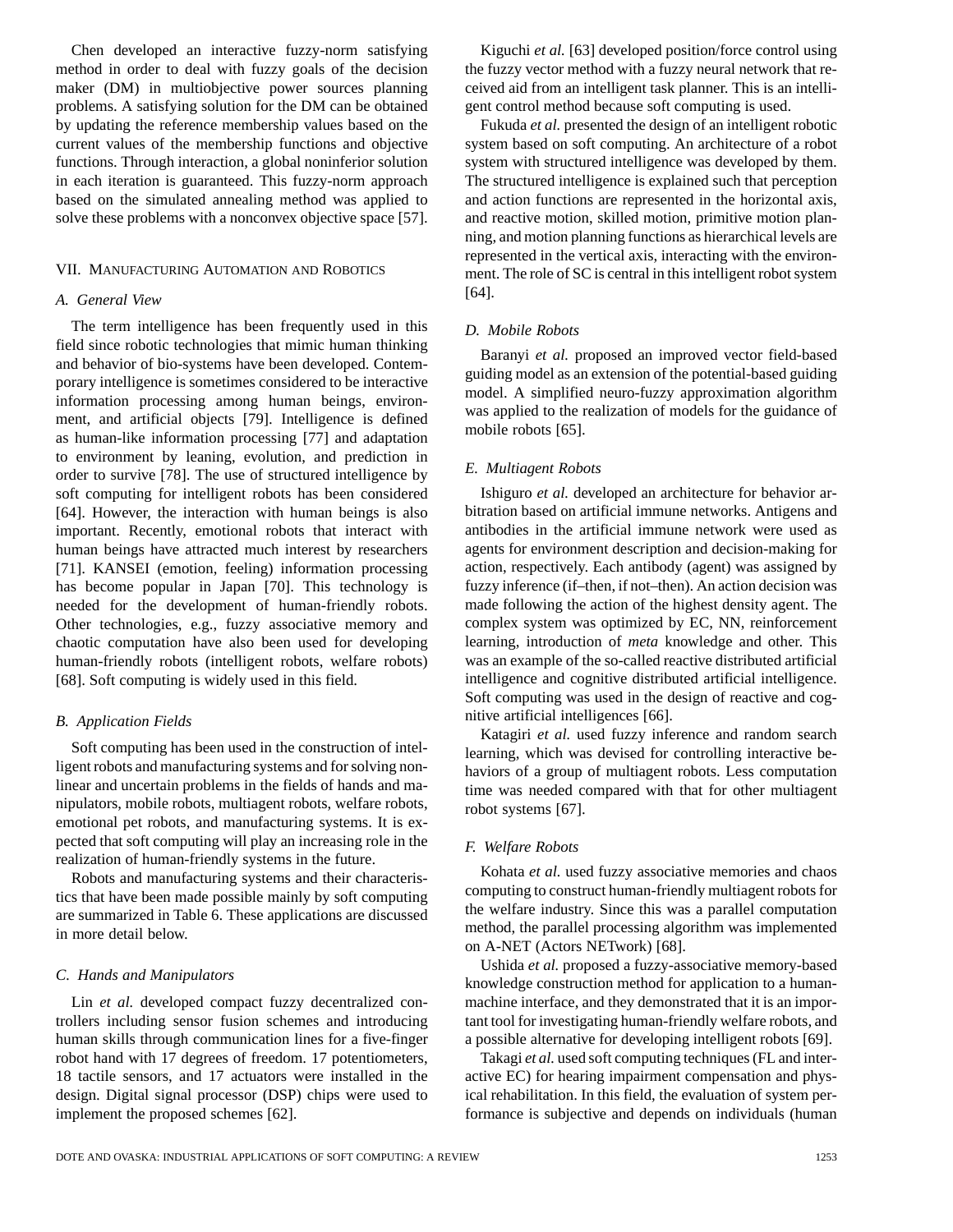| <b>Application</b>             | <b>Characteristics</b>                                                                                                                                                                                                                                  | <b>SC</b> Component                    | References           |
|--------------------------------|---------------------------------------------------------------------------------------------------------------------------------------------------------------------------------------------------------------------------------------------------------|----------------------------------------|----------------------|
| Hands and<br>Manipulators      | - A five-finger hand with 17-DOF is controlled by<br>fuzzy sensor fusion and decentralized control.                                                                                                                                                     | $_{\rm FL}$<br>(TR)                    | $\overline{[62]}$    |
|                                | - A fuzzy vector method by fuzzy neural networks<br>is applied to control a manipulator for unknown ob-<br>jects.                                                                                                                                       | FL, NN<br>(HMIQ)                       | [63]                 |
|                                | - Position/force control, tracking control, and plan-<br>ning for robot manipulators are described using<br>structured intelligence by soft computing.                                                                                                  | EC, FL, NN<br>(HMIQ)                   | [64]                 |
| Mobile Robots                  | - A vector field model is proposed in order to im-<br>prove the potential-based guiding model for mobile<br>robots. Then, a simplified neuro-fuzzy algorithm is<br>introduced to approximate them and to reduce com-<br>putational complexity.          | FL, NN<br>(TR)                         | [65]                 |
| Multi-Agent<br>Robots          | - Antigens and antibodies in artificial immune net-<br>works are used as multi-agents for environment rep-<br>resentation and decision making of behavior respec-<br>tively. Also, fuzzy inference and EC optimization are<br>introduced in the system. | EC, FL, IN<br>(HMIQ)                   | [66]                 |
|                                | - Fuzzy inference and RasID learning are introduced<br>to control of multi-agent robots.                                                                                                                                                                | FL<br>(HMIQ)                           | [67]                 |
| <b>Welfare Robots</b>          | - Fuzzy associate memories and chaotic computing<br>for memorization and recalling are proposed to con-<br>trol intelligent agents for welfare robots.                                                                                                  | CC, FL, NN<br>(HMIQ)                   | [68]                 |
|                                | - Fuzzy associative memories are used to transform<br>human physical movements into qualitative linguistic<br>labels which is useful for a human-machine interface<br>of welfare robots.                                                                | FL, NN<br>(HMIQ)                       | [69]                 |
|                                | - Interactive EC is used for hearing impairment com-<br>pensation and physical rehabilitation.                                                                                                                                                          | EC, FL<br>(HMIQ)                       | $[70]$               |
| <b>Emotional Pet</b><br>Robots | - To teach a pet robot trick and dance, emotional<br>models are introduced using FL and EC for learning.                                                                                                                                                | $\overline{\text{CC, FL}}$<br>(HMIQ)   | $\overline{[71]}$    |
|                                | - Human behavior is studied using brain science.                                                                                                                                                                                                        | NN<br>(HMIQ)                           | $[72]$               |
| Manufacturing<br>Technologies  | - Failure diagnosis of rotating machine parts is car-<br>ried out using chaotic time series analysis and tra-<br>jectory reconstruction by FL.                                                                                                          | $\overline{\text{CC, FL}}$<br>(TR, LC) | $[73]$               |
|                                | A neuro-fuzzy techniques is applied to estimate the $% \mathcal{N}$<br>feed cutting force on tool wear based on the measured<br>motor feed current for tool wear condition monitor-<br>ing.                                                             | FL, NN<br>(TR)                         | $[74] \label{eq:74}$ |
|                                | - Wavelet transformation is used to extract feature<br>by a NN classifier for vibration monitoring.                                                                                                                                                     | NN<br>(TR)                             | [75]                 |
|                                | - Fuzzy logic controllers are implemented by recon-<br>figurable field oriented gate arrays (FPGA).                                                                                                                                                     | FL<br>(TR)                             | $[76]$               |

beings). KANSEI (emotion, feeling) information processing, which is popular in Japan, is suitable also for this purpose [70].

# *G. Emotional Pet Robots*

Kubota *et al.* have been using an emotional model for the development of evolutional pet robots. The structured intelligence described in Sections VII-A and VII-C (perception learning and behavior learning) is based on soft computing. An emotional model based on feelings (moods) reflected by the external environment is defined for the pet robot to perform tricks through interaction with its owner. The owner teaches the pet robot how to perform tricks [71].

Atkeson *et al.* have been studying human behavior using humanoid robots. Interdisciplinary technologies of brain science including artificial neural networks and soft computing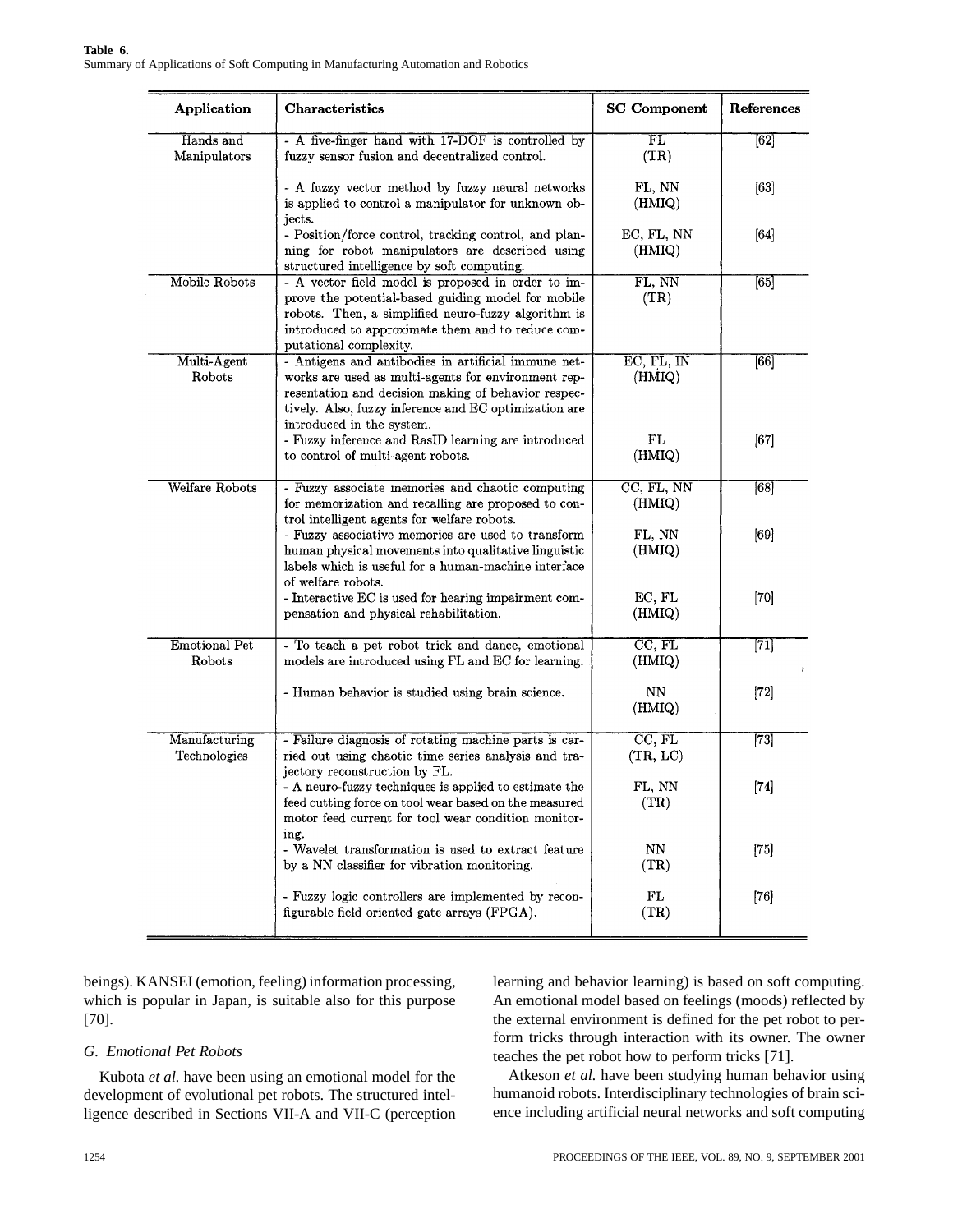(wavelet transformation and others) have been widely used to analyze human behavior [72].

## *H. Manufacturing Technologies*

Iokibe *et al.* proposed a fault diagnosis method using chaos computing for chaotic time series analysis, fuzzy reconstruction of chaos state trajectories and separation of white noise from the trajectories. Their method was applied to fault diagnosis for rotating machine parts, and it was found that the use of this method could greatly reduce the required computational time [73].

Djordjevich *et al.* developed a system for monitoring tool wear condition using neuro-fuzzy computing. The feed cutting force was estimated by an adaptive neuro-fuzzy inference system based on the measurement of servo motor feed currents [74].

Yen *et al.* proposed a wavelet-based feature extraction method for monitoring vibration conditions of dynamic systems. In their method, symptom vectors extracted by wavelet transformation were fed into the inputs of the neural network classifier [75].

Kim developed fuzzy logic controllers (FLC) using a reconfigurable field programmable gate array (FPGA) system. The FLC was partitioned into many temporally independent functional modules. Each module was installed individually on the FLC automatic design and implementation system. Each implemented module formed a downloadable hardware object that was ready to configure the FPGA chip [76].

## VIII. POWER ELECTRONICS AND MOTION CONTROL

#### *A. General View*

It is well known that I/O mapping by an NN can be approximated by FL. However, an NN has advantageous knowledge acquisition capabilities by learning and more accurate mapping properties. On the other hand, FL can explain the I/O relations and is rich in knowledge representation. Besides, it is suitable for fine-tuning and representation of easily understandable knowledge expressions for human beings with less computation time. Fuzzy neural networks have therefore been applied to power electronics and motion control. In the FL approach, various kinds of clustering methods in the I/O spaces from numerical data are used and fuzzy rules are extracted adaptively [88].

In this field, systems are often nonlinear and uncertain. It is difficult to obtain rigorous mathematical models. Self-tuning (adaptive) capabilities and automated design methods are needed. Soft computing has innovatively solved such real-world problems at low cost. For hardware realization of the schemes, fast DSPs are widely available [93].

## *B. Application Fields*

In all application fields of motion control, welding, induction motor drives, reluctance motor drives, inverters, converters, and diagnosis, there exist high nonlinearities and uncertainties such as current dependent inductance, stray inductance and capacitance, eddy current, temperature dependency effects, skin effect, friction, gear backlash, and compliance, for which rigorous mathematical models cannot be obtained. Self-tuning (adaptive, robust) capabilities and automated designs methods are needed. Soft computing (FL+NN) has innovatively solved these real-world problems [85], [86], [93]. EC is not frequently used in this field for system optimization. Since relatively fast dynamic systems are dealt with, computationally efficient fuzzy neural networks are used. Power electronics and motion control have been the basic implementation technologies for robotics and automation. Human-friendly diagnosis technology in which intelligent information processing is essential is increasingly being developed [93], [95], [96].

Table 7 presents a summary of the power electronics and motion control, and the system characteristics that have been made possible mainly by soft computing, most of which are implemented using commercially available digital signal processors. These applications are described in more detail below.

## *C. Motion Control (Including Welding)*

Fahn *et al.* proposed a new method for estimation and control of the speed of a nonlinear servomotor. They used also EC to extract numerical control rules from the input and output data. After an evolutionary process, the resulting numerical rules constituted a lookup table. Then a fuzzy neural network was trained using the numerical data in the lookup table as teaching signals, resulting in automatic generation of fuzzy rules. The control performance using the proposed methods is superior to control performance of conventional PI controllers. An automatically designed, robust, and fastresponse control system was constructed [80].

Seidl *et al.* used an NN to compensate for notable gear backlash hysteresis in accurate positioning mechanisms. They analyzed the nonlinearities governing nonlinear differential equations. Then, optimal and smooth control trajectories were generated. The NN was mainly used for parameter adjustments. Accurate and robust positioning for the highly nonlinear complex system was achieved [81].

Popovic *et al.* developed pulse torque control, whose torque pulse shape was inferred by FL from the desired disposition data. Such a control scheme was applied to high-precision positioning. Fine-tuning was applied using experimental data. This control was particularly simple to implement and achieved high-precision positioning for highly nonlinear systems [82].

Ku *et al.* proposed a nanometric precision three-degrees-of-freedom position controller by an NN using the data obtained from capacitor gap sensors. First the open loop characteristics of nonlinear positioners (static stiffness, hysteresis, drift, frequency response, and coupling effects) were experimentally investigated. Then, a cerebellar model activation NN control algorithm was applied to provide real-time learning and better tracking capability than that of conventional PID control [83].

Cook *et al.* used two NNs for modeling and control of a variable polarity plasma arc welding process, which is highly nonlinear. The input variables to the first NN were the desired crown and root widths. The output variables that were the inputs to the second NN were the torch standoff, forward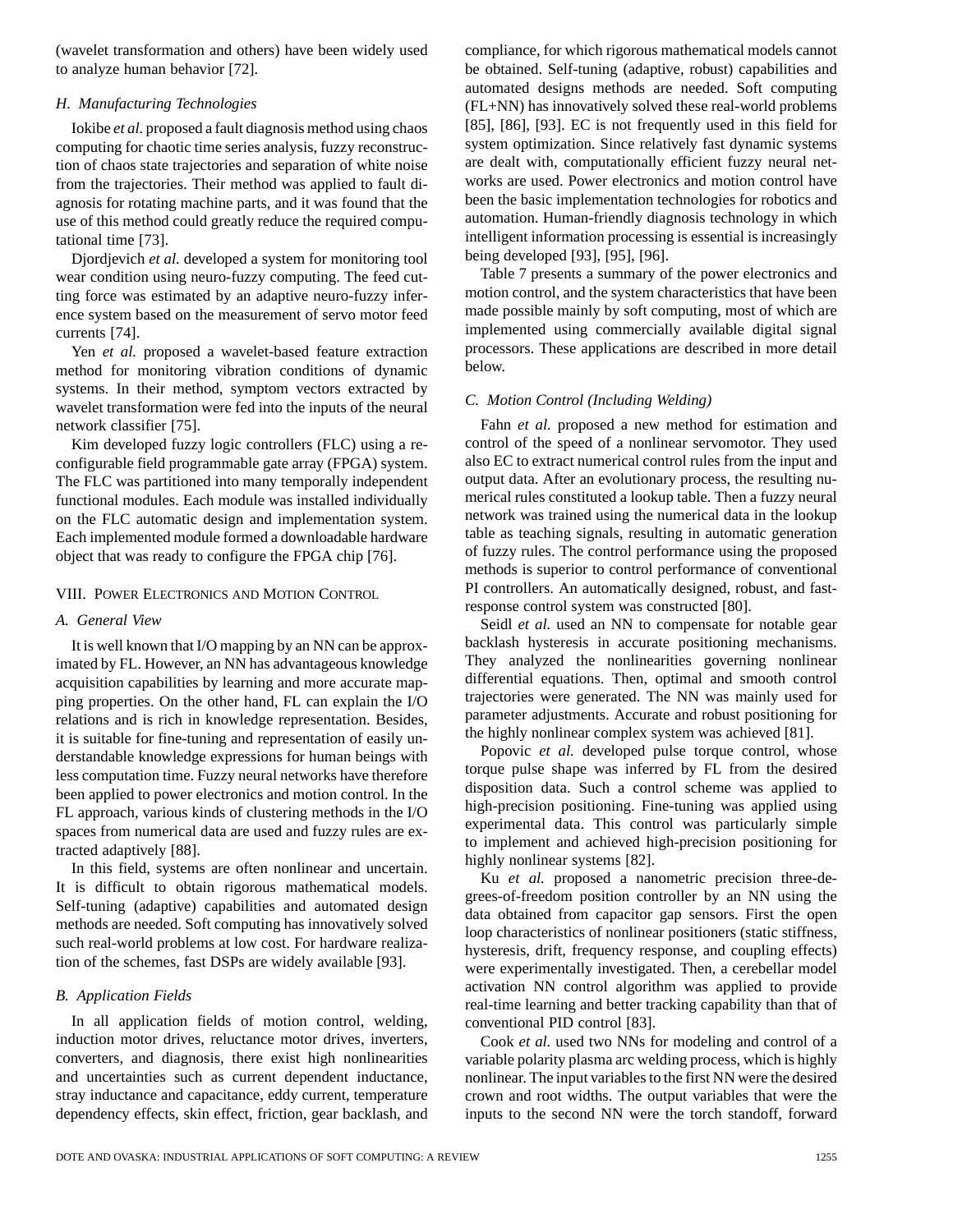| Application                                | <b>Characteristics</b>                                                                                                                                                                                                                                   | <b>SC</b> Component            | References         |
|--------------------------------------------|----------------------------------------------------------------------------------------------------------------------------------------------------------------------------------------------------------------------------------------------------------|--------------------------------|--------------------|
| Motion Control                             | - Speed control for a dc servomotor is designed using<br>novel EC, then implemented by a fuzzy-neural network,<br>resulting in an automatically-designed, robust (adap-<br>tive), and quick-response nonlinear system.                                   | EC, FL, NN<br>(TR)             | $\overline{[80]}$  |
|                                            | - An NN is used to identify and compensate for hys-<br>teresis caused by gear backlash, giving a fine-tuning of<br>parameters for a highly nonlinear system.                                                                                             | <b>NN</b><br>(TR)              | [81]               |
|                                            | - The pulse torque shape is generated measuring desired<br>displacement and applying fuzzy inference in accurate<br>positioning to compensate for friction.                                                                                              | FL<br>(TR, LC)                 | $[82]$             |
|                                            | - Using a piezoelectric actuator and a capacitive gap sen-<br>sor, an NN (CMAC) is trained by experimental data to<br>generate optimal nonlinear control in accurate nonlinear<br>nanopositioning.                                                       | <b>NN</b><br>(TR)              | $[83]$             |
| Welding                                    | - Monitoring and control for the variable polarity plasma<br>arc welding, which is a highly nonlinear system, are suc-<br>cessfully accomplished.                                                                                                        | $\overline{\text{NN}}$<br>(TR) | [84]               |
| <b>Induction Motor</b><br>Drives           | - Using a new rotor resistance estimator, a fuzzy-neural<br>network is designed to estimate external and parame-<br>ter disturbances. Finally a robust speed controller is<br>designed.                                                                  | FL, NN<br>(TR)                 | [85]               |
|                                            | - A novel torque and flux estimator is developed. Then<br>a neuro-fuzzy controller including a voltage modulator<br>is proposed resulting in a simple, robust (adaptive), and<br>nonlinear direct torque controller.                                     | FL, NN<br>(TR)                 | [86]               |
|                                            | - For sensorless control of induction motors, a model<br>following adaptive control by a neural network is devised<br>to control speed.                                                                                                                  | NN<br>(TR)                     | [87]               |
| <b>Switched Reluctance</b><br>Motor Drives | - A classifier and adaptive fuzzy inference, which is<br>equivalent to NN functions is successfully applied to con-<br>structing an accurate position estimator. This needs less<br>computational time.                                                  | FL<br>(TR, LC)                 | [88]               |
| Inverters and<br>Converters                | - A fuzzy-tuning current-vector control of a three-phase<br>PWM inverter is proposed resulting in a robust con-<br>troller.                                                                                                                              | $\overline{\text{FL}}$<br>(TR) | [89]               |
|                                            | - PI, sliding mode, and fuzzy controllers for power con-<br>verters are compared concluding that a fuzzy controller<br>is the most flexible and the best one.                                                                                            | FL<br>(TR)                     | [90]               |
|                                            | - An NN is applied to a controller for the cost-effective<br>operation of a hybrid compensator for non-active power.                                                                                                                                     | NΝ<br>(TR)                     | [91]               |
|                                            | An NN-based space vector PWM controller for a<br>voltage-fed inverter induction motor drive is proposed.                                                                                                                                                 | NN<br>(TR)                     | $\left[ 92\right]$ |
| Diagnosis                                  | - Fault diagnosis for gears using nonlinear time series<br>from an acoustic sensor is achieved by a fuzzy-neural<br>network with general parameter learning that reduces<br>remarkably the computational time. Well suitable for<br>real time operation. | FL, NN<br>(TR, LC)             | [93]               |
|                                            | - A fuzzy neural network is applied to motor fault detec-<br>tion (winding and bearing). The detection is accurate<br>$(100\%)$ . Unnecessary rules are eliminated by learning.                                                                          | FL, NN<br>(TR)                 | [95]               |
|                                            | - A fuzzy-neuro classifier is applied to detection of vari-<br>ous kinds of motor faults. Intelligent information tech-<br>nologies are applied to diagnosis. It is accurate, robust,<br>and human-friendly.                                             | NΝ<br>(HMIQ)                   | [96]               |

current, reverse current, and travel speed. The final output variables were the resulting crown width and resulting root width, which were used for the actual welding. Each NN was trained using experimental data [84].

# *D. Induction Motor and Switched Reluctance Motor Drives*

Lin *et al.* identified the temperature-dependent rotor resistance by a model following adaptive controller to realize a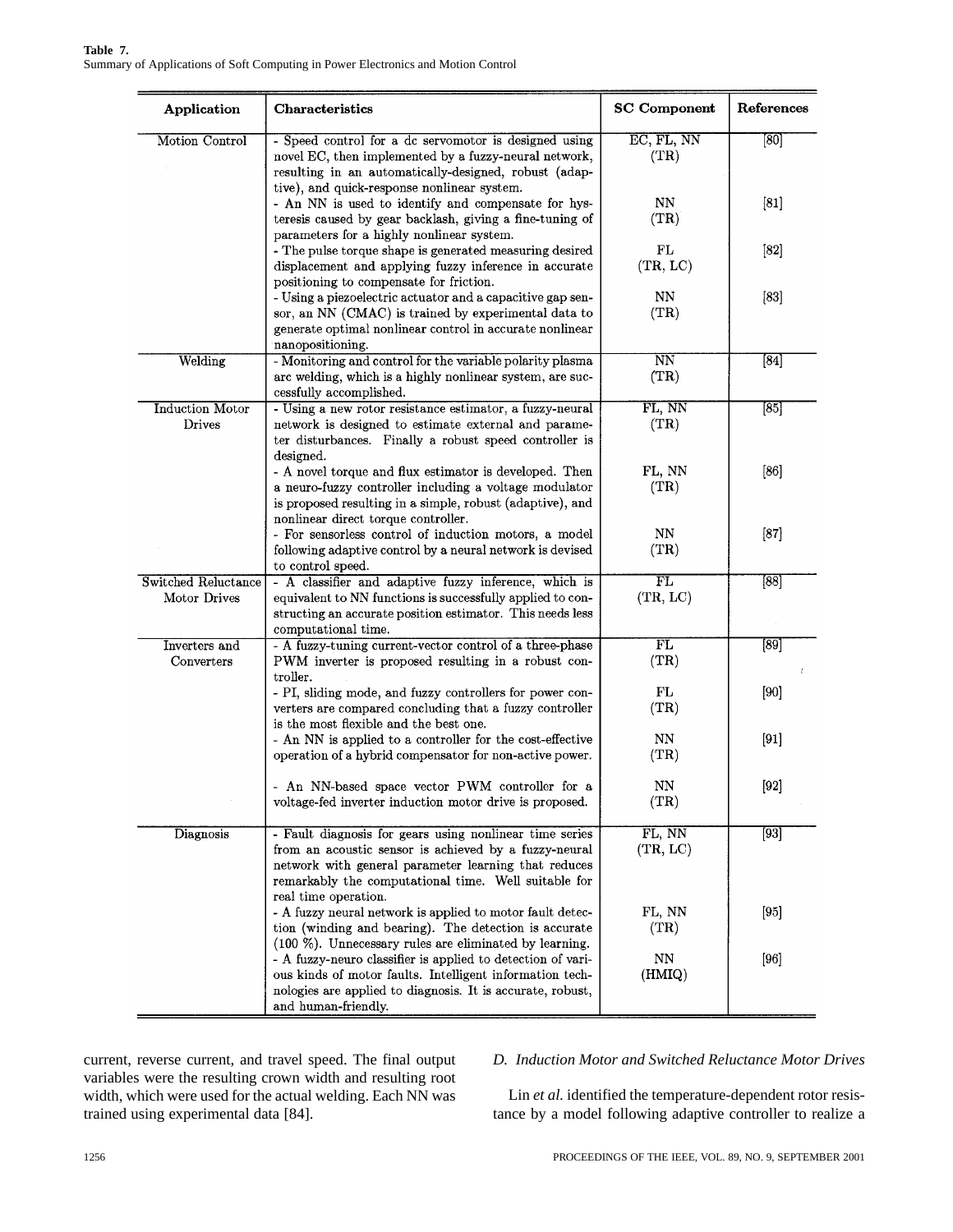decoupled stator-flux-oriented induction motor drive. Then, a combined external and parameter disturbance observer was constructed using an NN. The estimated disturbance was forwarded to the input in parallel with an IP controller, resulting in a robust nonlinear controller. The NN was trained using experimental data [85].

Grabowski *et al.* developed a new flux and torque estimator for nonlinear decoupling. They used an adaptive neuro-fuzzy inference system for constructing a controller and voltage modulator based on estimates of flux and torque. It was experimentally shown that this simple controller gave fast torque and flux responses, satisfactory operation even at very low speeds, and simple tuning capability [86].

Sensorless speed control is greatly emergent. Ben-Brahim *et al.* introduced a neural network to model adaptive speed control. Accurate speed control at a relatively low speed was achieved [87].

Cheok *et al.* extracted fuzzy rules by clustering experimental data and constructed a fuzzy adaptive position estimator of a switched reluctance motor drive. Their proposed method has the following advantages [88]:

- no mathematical model is required;
- no requirement for large lookup tables; and
- fuzzy models allow fast computation.

## *E. Inverters and Converters*

Tzou *et al.* developed a fuzzy tuning PID current controller generating quasi-optimal PWM patterns for a three-phase pulse width modulation (PWM) inverter. The controller is simple and robust, and provides for fast transient response and low total harmonic distortion [89].

Raviraj *et al.* concluded on the basis of the experimental results that a fuzzy controller is the most flexible and best among a sliding mode controller, PI controller, and fuzzy controller for power converters [90].

Pretorius *et al.* used a neural network controller that chose the most cost-effective compensator mode of operation on the basis of continuous analysis of load conditions and operational losses of the elements in the compensator structure. This controller saved 30%–70% operational losses compared with a conventionally controlled hybrid compensator [91].

Pinto *et al.* implemented a neural-network-based spacevector PWM modulation of a voltage-fed inverter. It covers the under-modulation and over-modulation regions linearly extending operation smoothly up to square wave [92].

## *F. Diagnosis*

Akhmetov *et al.* developed a fuzzy neural network with general parameter learning for diagnosis of automobile transmission gears using a measured nonlinear time series from an acoustic sensor. It is an automatically designed, self-organizing, and adaptive fault detector that remarkably reduced the computation time in real time operation [93].

Shaikh *et al.* presented a fault diagnosis scheme for nonlinear time series using linear regression method and finite impulse response (FIR) neural network. They detected the fault using regression lines obtained from raw normal and abnormal data. FIR network was then used to estimate the unknown system for the normal condition data and to filter the abnormal condition data. The existence of a fault was then confirmed using regression lines plotted for the predicted normal and filtered abnormal data. The scheme was successfully applied to two real-world problems using acoustic and vibration data recorded from rotating parts of an automobile and a boring tool, respectively. The scheme provided good results [94].

Goode *et al.* proposed an NN/FL system for incipient fault diagnosis in induction motors. Their system that was connected in series for the extraction of membership functions and fuzzy rules, was trained by modified learning algorithms using experimental data. It achieved 100% detection accuracy [95].

Fussel *et al.* developed a fuzzy neural network classifier for use in a multifault detection system for a dc motor. Structure knowledge and experimental data were used for a decision tree. As a conclusion, soft computing methods will be increasingly applied to challenging diagnosis problems, leading to human friendly motor drive systems [96].

## IX. PROCESS ENGINEERING

#### *A. General View*

Fuzzy logic was first used in the process industry in Japan in 1987. Since processes are usually nonlinear, uncertain and complex, highly skilled operators have controlled process plants. Fuzzy control was devised to mimic skilled operator's control. In the U.S., neural networks were applied to the chemical process industry in the late 1980s. Since the chemical industry has typically a lot of operation data available, neural networks are suitable for nonlinear time series analysis. Soft computing offers additional adaptation capability to solve nonlinear and uncertain process engineering problems. Since these processes are large-scale and complex, data mining technology, which has been developed since the late 1980s using heterogeneous methodologies, including soft computing methods based on pattern recognition technology, has recently been used for interpreting and understanding important associations hidden in large process databases [104]. Due to commercial confidentiality reasons, people working in process industries do not usually publish detailed technical papers; their work is focused on the development of practical products. However, data mining software for process industry is now commercially available [111]. Data mining provides the understanding of process and plant performance and, therefore, builds a solid basis for remarkable degree of cost savings and profitability. Data mining technology is being used in the following demanding areas [112]:

- load forecasting and operation guidance for air conditioning systems;
- monitoring of the performance of heating systems;
- inner state estimation for stills (soft sensing);
- quality modeling and quality improvement operation guidance for dissolution processes;
- virtual sensors for the paper industry;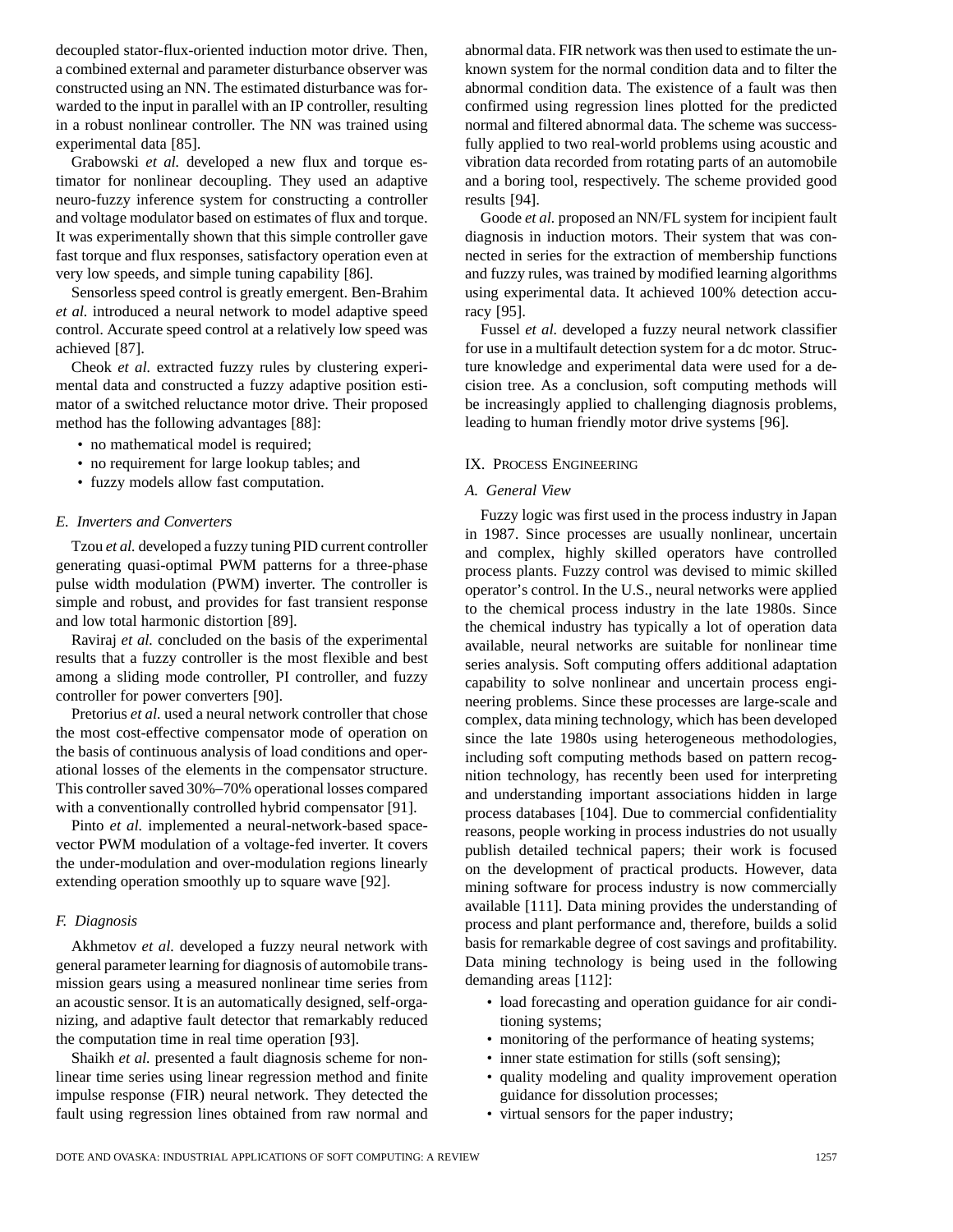- virtual sensors for a furnace;
- oil ingredient prediction;
- final quality prediction for chemical reactor process; and
- evaluation of drug effects.

# *B. Application Fields*

The processes in the chemical, paper, and steel industries are all highly nonlinear and uncertain. Also, process systems are usually large-scale and complex. Therefore, data mining technology using soft computing is attractive for the operation of process plants.

Table 8 presents a summary of process industry applications and their innovative characteristics that have been made possible largely by soft computing. These application fields are discussed in detail below.

# *C. Chemical Process Industry*

McAvoy surveyed various kinds of neural networks applied to chemical processes for diagnosis, modeling, feedforward control, soft sensing, and nonlinear model prediction control to optimize plant operation. These NN systems created considerable economic benefits utilizing a lot of process data [97].

Koivo discussed different kinds of neural networks and showed that a multilayer perceptron, a radial basis function neural network, and Kohonen feature maps have been innovatively applied to static and dynamic fault diagnosis and to the control of industrial processes, and have been very profitable for the process industry [98].

Maki *et al.* proposed a two-stage neural network as the basic structure of a fault detection system. The first stage of the network detected the dynamic trend of each measurement, and the second stage diagnosed the fault. Their system was experimentally applied to fault detection and diagnosis of a well-stirred tank reactor and it showed satisfactory performance [99].

Lu *et al.* developed a fuzzy expert optimization control system for a fluidized catalytic cracking unit (FCCU) in an oil refinery to optimize the cracking product distribution under a variable production environment. First, an adaptive fuzzy relational model with self-learning and prediction control that could interact with a skilled human operator was devised. Then, the structure of fuzzy reasoning was constructed as a total fuzzy expert system. It was successfully tested in a large-scale FCCU and the results showed significant benefits through fuzzy optimization control [100].

Iwasa *et al.* devised a self-tuning PID valve controller with a neural network for temperature control of a nonlinear and complex batch reactor, which produced polyethylene. The neural network was trained to mimic an experienced operator. The results of experiments showed that the proposed scheme was able to improve the control performance efficiently [101].

Schenker *et al.* proposed a reliable long-range predictive controller that consisted of two neural networks with an external feedback. The networks used an external feedback of the process state, yielding a state-space mapping that eliminated the drawbacks of I/O mapping of the feedforward networks. Their controller was experimentally applied to a semibatch chemical reactor. The results showed the feasibility of using neural networks as intelligent sensors and as longrange dynamic predictors [102].

Sbarbaro *et al.* devised three-level hierarchical control using three radial basis function neural networks (RBFN) for a large-scale process. A valve controller was designed for the lowest level. On the middle level, a real time adaptive nonlinear controller for a water and air tank was proposed. On the highest level, a supervisory PID controller was devised. The RBFN required only little computation time and was shown to be suitable for efficient real-time operation [103].

Kewley *et al.* proposed data strip mining with neural networks for the virtual design of pharmaceuticals. Their method enabled extraction of predictive models from data sets that had a large number of potential inputs and comparatively few data points. The methodology used neural network sensitivity analysis to determine which predictors were the most significant in the particular problem. Elimination of variables through neural network sensitivity analysis and prediction of performance through model cross-validation allowed the analyst to reduce the number of inputs and improve the predictive ability at the same time [104].

# *D. Paper Process Industry*

Scharcanski *et al.* devised a simulator (model) for a paper forming process using a neural network. The new model yielded data corresponding to data obtainable along arbitrary scanning lines in planar stochastic fibrous structures, providing profiles, variances, histograms of local area density, and histograms of local free-fiber lengths. These results closely resembled experimental data from commercial paper samples obtained from radiographic or optical transmission images subjected to image analysis [105].

Viljamaa *et al.* proposed a fuzzy system to compute new target values for low-level controllers during grade changes in a paper machine. The system was designed and tuned in cooperation with human operators of the paper machine. The design method utilized both heuristic knowledge and estimation techniques based on I/O data. The obtained knowledge during design and tuning were preserved also during optimization of the fuzzy model [106].

# *E. Steel Process Industry*

Kayama *et al.* devised a sensor fault detection scheme for a complex, large-scale feedback system using immune networks, Kohonen's feature maps, and fuzzy inference. The sensors were antibodies connected to each other. Each sensor watched another sensor's output and informed its abnormality by fuzzy decision making from learning vector quantizations from other sensors. This method was applied to sensor failure detection of a large scale and complex furnace in steel industry [107].

Block *et al.* proposed hierarchical control for a steel plant. The control objectives were mainly reached by incorporating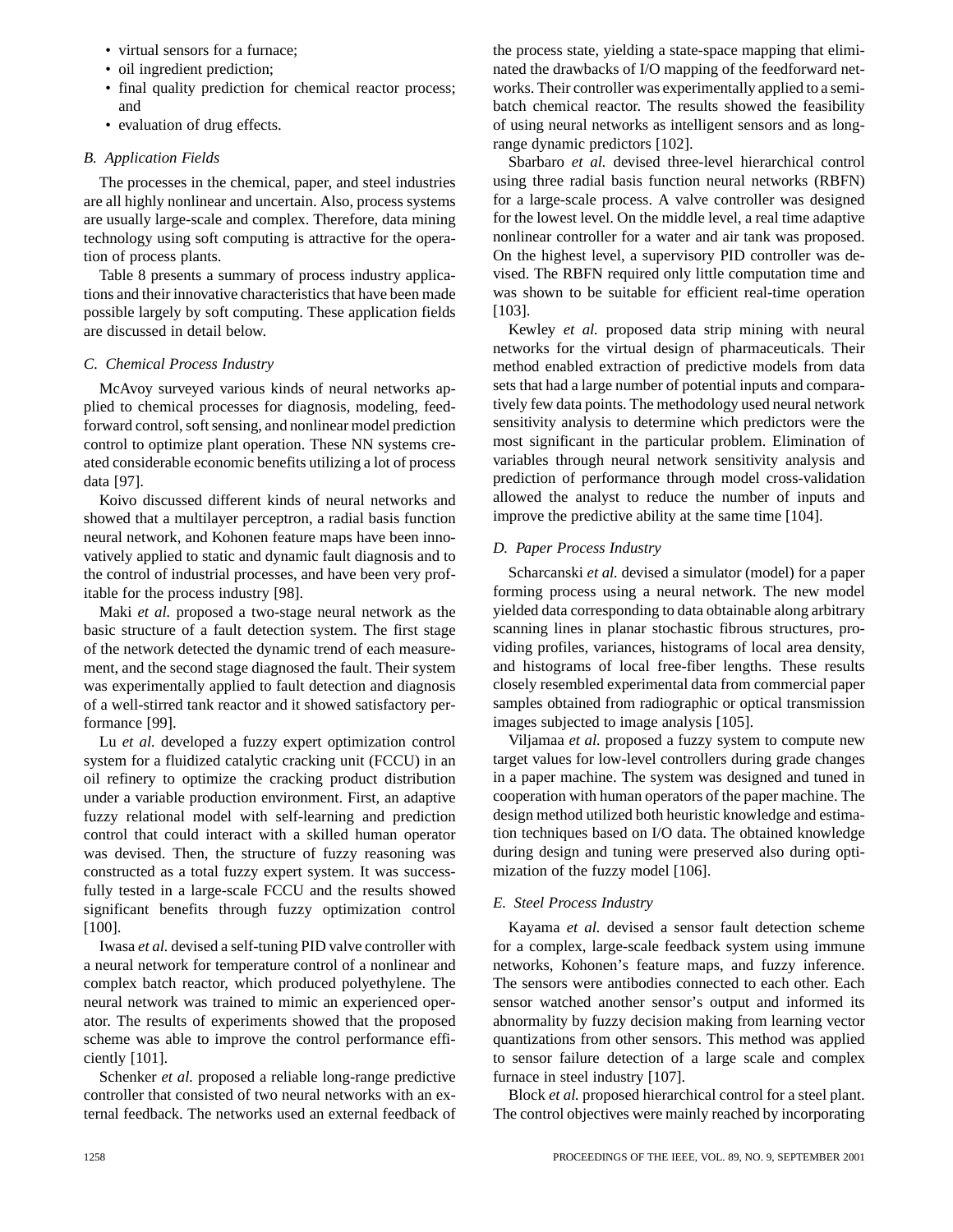| Application                         | <b>Characteristics</b>                                                                                                                                                                                                                                                                                                                                                                                                                                                     | <b>SC</b> Component            | References |
|-------------------------------------|----------------------------------------------------------------------------------------------------------------------------------------------------------------------------------------------------------------------------------------------------------------------------------------------------------------------------------------------------------------------------------------------------------------------------------------------------------------------------|--------------------------------|------------|
| <b>Chemical Process</b><br>Industry | - An NN is applied to nonlinear time series (plant<br>data) analysis in control, diagnosis, and operation                                                                                                                                                                                                                                                                                                                                                                  | $\overline{\text{NN}}$<br>(TR) | [97]       |
|                                     | guidance to increase the profit in chemical industry.<br>- Various kinds of neural networks are applied to<br>static and dynamic fault diagnosis and control for                                                                                                                                                                                                                                                                                                           | NN<br>(TR)                     | [98]       |
|                                     | process industry including chemical industry.<br>- Two neural networks are used for transient and<br>static fault diagnosis, respectively, for a well-stirred                                                                                                                                                                                                                                                                                                              | NN<br>(TR)                     | [99]       |
|                                     | tank reactor.<br>- Fuzzy optimal control is applied to a fluidized cat-<br>alytic cracking unit in an oil refinery to optimize the<br>cracking product distribution under a variable pro-<br>duction environment.                                                                                                                                                                                                                                                          | FL<br>(TR, LC)                 | [100]      |
|                                     | - An NN is used to tune PID gains for temperature<br>control of a batch reactor.                                                                                                                                                                                                                                                                                                                                                                                           | NN<br>(TR)                     | $[101]$    |
|                                     | - Two neural networks are connected in series in the<br>feedback path to realize model predictive control for<br>a chemical reactor. This is a state feedback control<br>that is more robust and easily implemented since it<br>is based on plant knowledge rather than an input-                                                                                                                                                                                          | NN<br>(TR)                     | $[102]$    |
|                                     | output model.<br>- Three radial basis function neural networks are used<br>to construct a hierarchical (three-level) controller for<br>chemical process.                                                                                                                                                                                                                                                                                                                   | NN<br>(TR)                     | $[103]$    |
|                                     | - Data mining technology is applied to the virtual<br>design of pharmaceuticals using sensitivity analysis<br>of a neural network.                                                                                                                                                                                                                                                                                                                                         | NN<br>(HMIQ)                   | $[104]$    |
| Paper Process<br>Industry           | - Paper-forming dynamic process, which is complex<br>and nonlinear, is modeled using an NN. The analysis<br>results resemble closely the experimental results from<br>the combination of conventional methods.                                                                                                                                                                                                                                                             | $\overline{\text{NN}}$<br>(TR) | $[105]$    |
|                                     | - A fuzzy system is proposed to compute new target<br>values for low-level controllers during grade changes<br>in paper machine.                                                                                                                                                                                                                                                                                                                                           | NN<br>(TR, LC)                 | $[106]$    |
| <b>Steel Process</b><br>Industry    | - An immune network, Kohonen's neural network,<br>and fuzzy inference are used for sensor failure detec-<br>tion in the complex feedback loops for the furnace of                                                                                                                                                                                                                                                                                                          | FL, IN, NN<br>(TR)             | $[107]$    |
|                                     | steel industry.<br>- A hierarchical controller is proposed for a large-<br>scale complex production process in a steel plant at<br>a hot dip galvanizing line. The highest level incorpo-<br>rates the skills of the operators in neural networks.<br>In the middle and lower levels, the optimal ther-<br>mal cycle of alloying is determined using an RBFN.<br>For learning algorithms, the fuzzy C-means are used<br>based on the obtained data. An NN is used for con- | FL, NN<br>(TR)                 | $[108]$    |
|                                     | trol of the furnace.<br>- A real-time fuzzy-based diagnosis method for the<br>influence of roll eccentricity on the strip thickness at<br>the exit of a finishing hot strip mill.                                                                                                                                                                                                                                                                                          | FL<br>(TR)                     | $[109]$    |
|                                     | - A fuzzy self-tuning PID controller using operator's<br>knowledge for continuous casting mold level control<br>is proposed.                                                                                                                                                                                                                                                                                                                                               | FL<br>(TR)                     | $[110]$    |

the skills of operators in neural models, at different levels of control. Low-level supervision of measurement and operating conditions was obtained. The optimal thermal cycle of alloying was determined using an RBFN and a static database was built up from recorded measurements. The learning of the weights was carried out from the results of a fuzzy C-means clustering algorithm. Control of the annealing furnace was achieved by mixing a static inverse model of the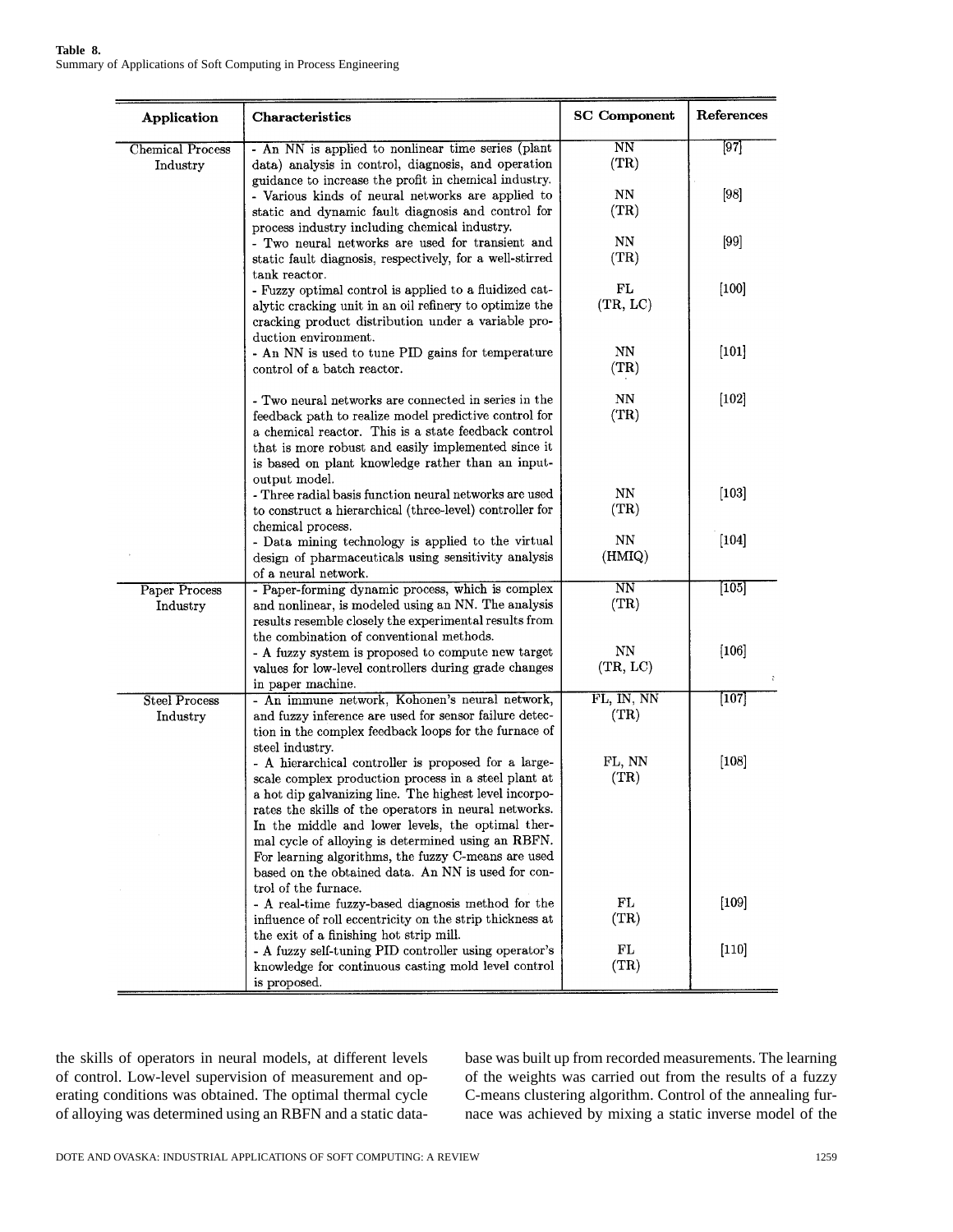| Application                    | <b>Characteristics</b>                                                                                                                                                                                                                                                                                | <b>SC</b> Component                | References       |
|--------------------------------|-------------------------------------------------------------------------------------------------------------------------------------------------------------------------------------------------------------------------------------------------------------------------------------------------------|------------------------------------|------------------|
| <b>Building Transportation</b> | - A hall call assignment method based on the fuzzy<br>theory and the fuzzy elevator group control system is<br>proposed. Efficient handling of different traffic pro-                                                                                                                                 | $\overline{\text{FL}}$<br>(TR, LC) | $\overline{113}$ |
|                                | files and intensities.<br>- A combination of floor-attribute-based evaluation<br>and car-attribute-based evaluation is used for eleva-<br>tor group control. Genetic algorithms are used for a<br>parameter tuning method. Improved service quality                                                   | EC<br>(TR)                         | [114]            |
|                                | of a few preferential floors without causing consider-<br>able disturbances to normal floors.                                                                                                                                                                                                         |                                    |                  |
| Road Transportation            | - Traffic-actuated fuzzy logic signal group control is<br>proposed, which gives better performance than other<br>methods. Coordinated traffic control of multiple in-<br>tersections with one-way streets.                                                                                            | $_{\rm FL}$<br>(TR)                | $[115]$          |
|                                | - Based on a training of a fuzzy-neural network on<br>the car driver's choice, the route selection function<br>can be made adaptive to the decision making of the<br>driver.                                                                                                                          | FL, NN<br>(HMIQ)                   | [116]            |
|                                | - A genetic algorithm-based fuzzy PI/PD controller<br>is proposed for an automotive active suspension sys-<br>tem.                                                                                                                                                                                    | EC, FL<br>(TR)                     | $[117]$          |
|                                | - Neuro fuzzy approaches, which are promising meth-<br>ods to interface between a vehicle operator and a car,<br>are used for transmission control with variable loads.                                                                                                                               | FL, NN<br>(HMIQ)                   | $[118]$          |
|                                | - To improve the speed control performance of an<br>electric vehicle system, a PID type neuro-controller<br>is proposed.                                                                                                                                                                              | <b>NN</b><br>(TR)                  | $[119]$          |
|                                | - A fast fuzzy neural network, called LOLIMOTO<br>(Local Linear Model Tree) is used for vehicle dy-<br>namic simulation, diagnosis, and control.                                                                                                                                                      | FL, NN<br>(TR)                     | $[120]$          |
| Rail Transportation            | - A genetic algorithm is proposed to optimize train<br>movements using appropriate coast control that<br>can be integrated within automatic train operation<br>(ATO) systems. Efficient optimization of coast con-<br>trol strategies; improved punctuality, ride comfort,<br>and energy consumption. | $_{\rm EC}$<br>(TR)                | [121]            |
|                                | - A fuzzy-knowledge based neural network system is<br>developed and is applied to the maintenance of ticket<br>machines.                                                                                                                                                                              | FL, NN<br>(HMIQ)                   | $[122]$          |

furnace based on a multilayer perceptron. The neural network was then pruned in order to enhance the generalization capabilities [108].

Garcia *et al.* developed a real-time FL-based diagnosis system of roll eccentricity influence on the strip thickness at the exit of a finishing hot strip mill. Implementation of this system resulted in production cost reductions. Fuzzy logic was used to compare spectra and searching for common patterns, which allowed for a totally automated diagnosis system. A least-squares algorithm was used for accurate estimation of roll eccentricity [109].

Dussud *et al.* devised a fuzzy controller using the available expert knowledge for controlling the casting mold level during disturbed phases. This controller was integrated with a PID controller resulting in a global control architecture. It was experimentally shown to be satisfactory [110].

# X. TRANSPORTATION

# *A. General View*

Transportation is a large field with diverse and challenging problems to solve. Since the field of transportation mostly serves ordinary people, passengers, human-orientation and safety in various controls, fault diagnosis, and logistics operations are of considerable importance. It can be seen from Table 1 that nearly 12% of all published conference and journal papers in the field of Transportation contain applications of soft computing. Based on this considerable proportion, it can be concluded that soft computing forms an important collection of methodologies in transportation research and development. On the other hand, less than 4% of all soft computing papers are related to transportation. These two proportions have remained fairly constant during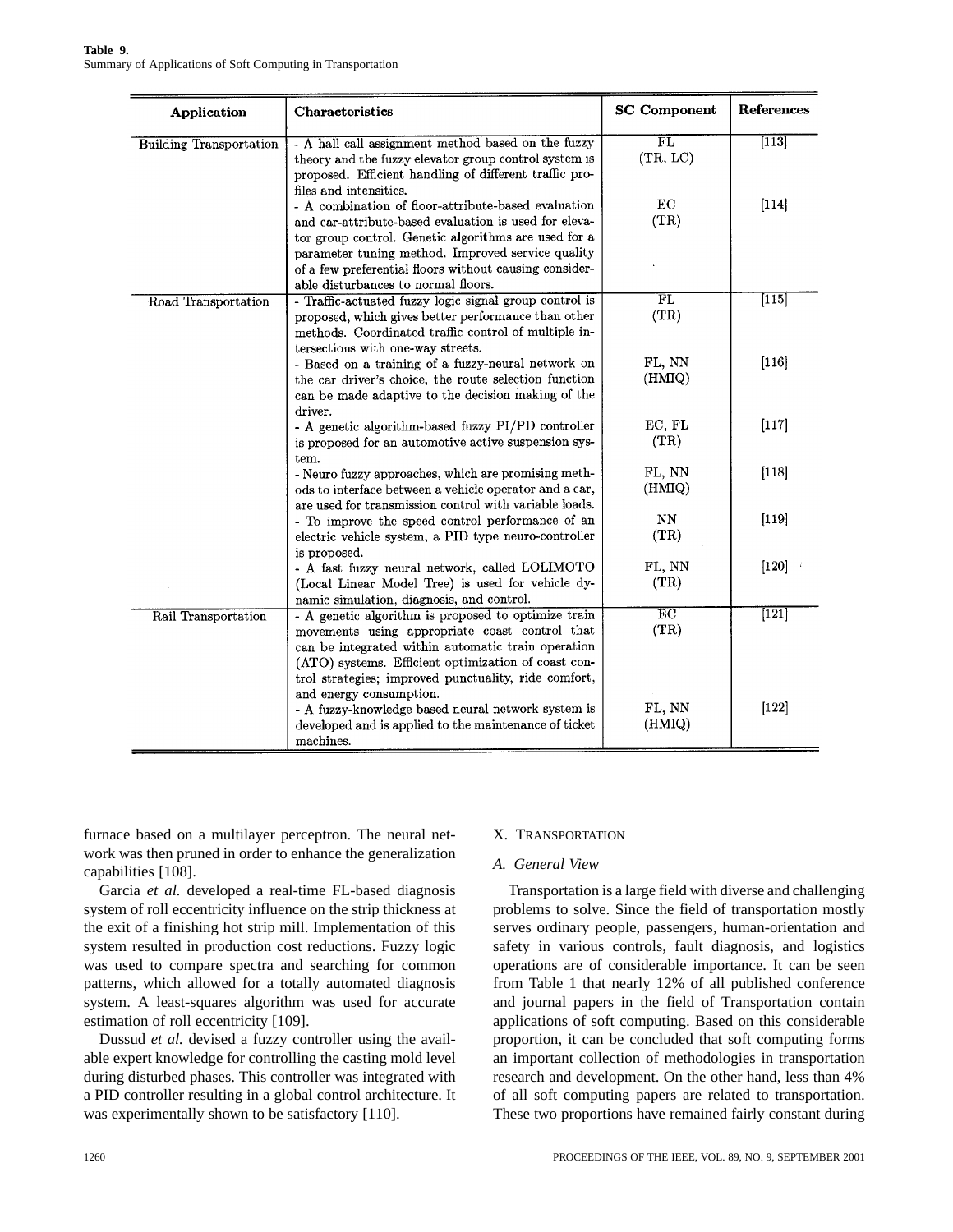the five-year period of 1995–1999. Thus, the use of soft computing has already a mature position in the field of transportation.

Since the early 1990s soft computing has attracted intelligent automobile researchers. Soft computing is widely used in this field since ground transportation systems are human related, and also nonlinear and uncertain. Intelligent vehicle control requires the following functions:

- recognition of the driving environment;
- planning of driving based on the recognized environment; and
- planning of driving that is easily acceptable for drivers.

## *B. Application Fields*

Elevators should be comfortable for passengers and their group dispatching control is complex. FL and EC are therefore often used in state-of-the-art elevator control systems. Soft computing is an efficient means for constructing intelligent vehicles, since the machine, driver, and the driving environment are interacting with each other. Train operation requires comfort and safe for passengers and the operation scheduling is complex. Therefore, soft computing has shown to be effective in transportation applications. Table 9 presents a summary of the applications of soft computing in this field. The applications and their characteristics are described in detail below.

## *C. Building Transportation*

Kim *et al.* designed an FL-based elevator group control system. In the control strategy generation part, the passenger traffic patterns for elevator operation were classified, and membership functions, used at the hall call assignment, were created using both the classified traffic mode and degrees of importance of the evaluation criteria. In the hall call assignment part, the suitabilities of individual elevator cars for each registered hall call were given by fuzzy inference and by rank of the overall suitability [113].

Fujino *et al.* proposed both floor-attribute-based and car-attribute-based evaluations. Genetic algorithms were used for parameter optimization that improved considerably the critical transportation capacity under demanding traffic conditions [114].

#### *D. Road Transportation*

Traffic-actuated fuzzy logic signal group control was developed by Niittymaki *et al.* It was shown that the proposed method was more efficient than other traffic signal control algorithms [115].

Pang *et al.* presented a route selection algorithm based on a driver's preference. A fuzzy-neuro approach was used to represent the correlation of the attributes with the driver's route selection. Based on training of the fuzzy neural network for the driver's actual selections, the route selection function could be made adaptive to the decision-making of the driver [116].

Kuo *et al.* developed a genetic algorithm-based fuzzy PI/PD controller for an automotive active suspension system.

The results of real-time simulation demonstrated that the proposed method could provide passengers with a much more comfortable ride [117].

Hayashi *et al.* developed neuro-fuzzy transmission control for an automobile with variable loads. In their control method, vehicle loads and the driver's intention were estimated by fuzzy inference, and optimal gear-shift moment selection was achieved by a neural network. Comfortable driving with variable loads was achieved [118].

Matsumura *et al.* proposed an online self-tuning PID controller for speed control of an electric vehicle using a neural network. Their controller enabled both the drivers and passengers to have a comfortable ride [119].

Holtsmann *et al.* developed a fast fuzzy neural network, which realized Sugeno's type-I fuzzy system. It was applied to control, diagnosis, and simulation of vehicles. This fast fuzzy neural network is able to replace the traditionally used look-up tables [120].

## *E. Rail Transportation*

Chang *et al.* proposed a dynamic train coast controller. A genetic algorithm-based method was developed for synthesizing the train coast look-up table before departing from each station for an interstation run. Both indices of punctuality and riding comfort were incorporated successfully into the fitness function in the form of a penalty factor [121].

Liu *et al.* developed a fuzzy neural network and examined its performance. It was successfully applied to the maintenance of ticket machines. The model utilized specific knowledge of experts that was transformed into fuzzy membership functions through certain control rules. Conventional analytical methods were not able to give satisfactory solutions in this case [122].

## XI. FUTURE OPPORTUNITIES

The successful applications of soft computing (SC) suggest that SC will have increasingly greater impact in the coming years. Soft computing is already playing an important role both in science and engineering.

In many ways, soft computing represents a significant paradigm shift (breakthrough) in the aim of computing, a shift that reflects the fact that the human mind, unlike state-of-the-art computers, possesses a remarkable ability to store and process information, which is pervasively imprecise, uncertain, and lacking in categoricity [2].

Soft computing can be extended to include computing not only from human thinking aspects (mind and brain) but also from bio-informatic aspects [78]. In other words, cognitive and reactive distributed artificial intelligence will be developed and applied to large-scale and complex industrial systems.

In fuzzy systems, computation with words will be investigated increasingly [77] and also evolutionary computation will be emerging [78]. It is expected that they will be applied to the construction of more advanced intelligent industrial systems.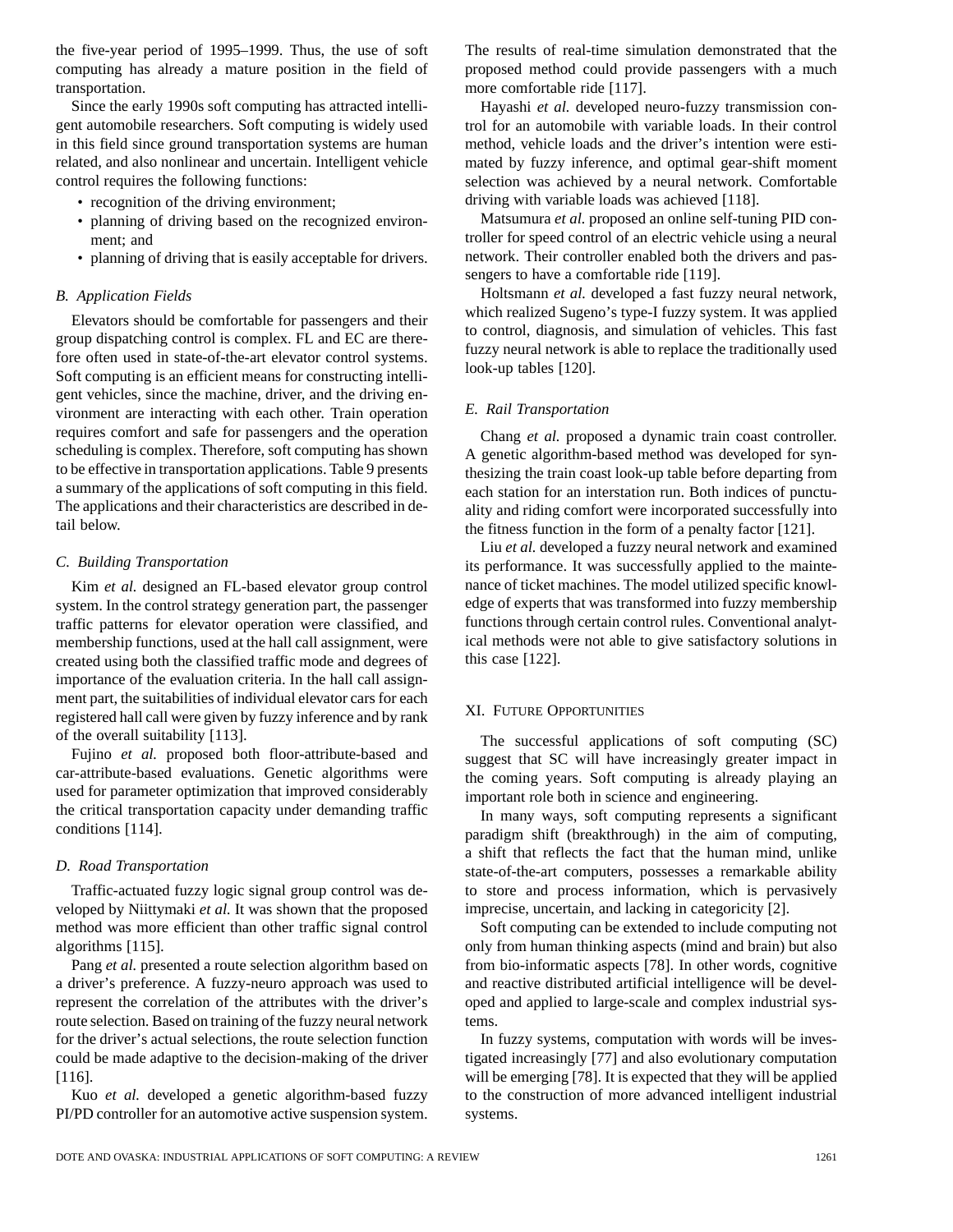Soft computing is already a major area of academic research. However, the concept is still evolving, and new methodologies, e.g., chaos computing and immune networks are nowadays considered to belong to SC. While this methodological evolution is taking place, the number of successful soft computing-based products is increasing concurrently. In the majority of such products, SC is hidden inside systems or subsystems, and the end user does not necessarily know that soft computing methods are used in control, diagnosis, pattern recognition, signal processing, etc. This is the case when SC is mainly used for improving the performance of conventional hard computing algorithms or even replacing them. However, soft computing is very effective when it is applied to real-world problems that are not able to be solved by traditional hard computing. Another class of products uses soft computing for implementing novel intelligent and user-friendly features. Soft computing enables industrial systems to be innovative due to the important characteristics of soft computing: tractability (TR), high machine intelligence quotient (HMIQ), and low cost (LC).

#### **REFERENCES**

- [1] P. J. Werbos, "Neuro-control and elastic fuzzy logic: Capabilities, concepts, and applications," *IEEE Trans. Ind. Electron.*, vol. 40, pp. 170–180, Apr. 1993.
- [2] Y. Dote and R. G. Hoft, *Intelligent Control—Power Electronics Systems*. Oxford, U.K.: Oxford Univ. Press, 1998.
- [3] L. A. Zadeh, "Fuzzy logic, neural networks and soft computing," in *Proc. IEEE Int. Workshop Neuro Fuzzy Control*, Muroran, Japan, 1993, p. 1.
- [4]  $\longrightarrow$ , "The role of soft computing and fuzzy logic in the conception, design, and development of intelligent systems," in *Proc. IEEE Int. Workshop Soft Computing in Industry*, Muroran, Japan, 1996, pp. 136–137.
- [5]  $\rightarrow$  "From computing with numbers to computing with words—From manipulation of measurements to manipulation of perceptions," in *Proc. IEEE Int. Workshop Soft Computing in Industry*, Muroran, Japan, 1999, pp. 221–222.
- [6] L. X. Wang, "Fuzzy systems are universal approximators," in *Proc. IEEE Int. Conf. Fuzzy Systems*, San Francisco, CA, 1992, pp. 1163–1172.
- [7] S. Sato, Y. Arai, and K. Hirota, "Pattern recognition using fuzzy inference with lacked input data," in *Proc. IEEE Int. Conf. Fuzzy Systems*, San Antonio, TX, 2000, pp. 100–104.
- [8] J.-S. R. Jang and C.-T. Sun, "Functional equivalence between radial basis function networks and fuzzy inference systems," *IEEE Trans. Neural Networks*, vol. 4, pp. 156–159, Jan. 1993.
- [9] R. Shorten, R. Murray-Smith, R. Bjorgan, and H. Gollee, "On the interpretation of models in blended multiple model structures," *Int. J. Control*, vol. 72, no. 7/8, pp. 620–628, 1999.
- [10] T. F. Junge and H. Unbehauen, "On-line identification of nonlinear systems using structurally adaptive rectangular local linear model networks," in *Proc. 3rd SIMONET Workshop Recent Results in System Identification and Modeling*, Bochum, Germany, 1997, pp.  $1 - 7$ .
- [11] O. Nelles, "Orthogonal basis functions for nonlinear system identification with local linear model trees (LOLIMOTO)," in *Proc. 11th IFAC Symp. System Identification*, Fukuoka, Japan, 1997, pp. 667–672.
- [12] R. Murray-Smith and T. A. Johansen, Eds., *Multiple Model Approaches to Modeling and Control*. London, U.K.: Taylor & Francis, 1997.
- [13] C.-H. Lee and C.-H. Teng, "Identification and control of dynamic systems using recurrent fuzzy neural networks," *IEEE Trans. Fuzzy Syst.*, vol. 8, pp. 349–366, Aug. 2000.
- [14] P. A. Marchi, L. S. Coelho, and A. A. R. Coelho, "Comparative study of parametric and structural methodologies in identification of an experimental nonlinear process," in *Proc. IEEE Int. Conf. Control Applications*, Kohala Coast, HI, 1999, pp. 1062–1067.
- [15] A. J. Calise, "Neural networks in nonlinear aircraft flight control," *IEEE Aerosp. Electron. Syst. Mag.*, vol. 11, no. 7, pp. 5–10, 1996.
- [16] M. R. Napolitano, J. L. Casanova, D. A. Windon, II, B. Seanor, and D. Martinelli, "Neural and fuzzy reconstructors for the virtual flight data recorder," *IEEE Trans. Aerosp. Electron. Syst.*, vol. 35, no. 1, pp. 61–71, 1999.
- [17] N. L. Schneider, S. Narayanan, and C. Patel, "Integrating genetic algorithms and interactive simulations for airbase logistics planning," in *Soft Computing in Industrial Applications*, Y. Suzuki, S. Ovaska, T. Furuhashi, R. Roy, and Y. Dote, Eds. London, U.K.: Springer-Verlag, 2000, pp. 309–317.
- [18] H. R. Berenji, "Computational intelligence and soft computing for space applications," *IEEE Aerosp. Electron. Syst. Mag.*, vol. 11, no. 8, pp. 8–10, 1996.
- [19] A. Martin-Alvarez, R. Volpe, S. Hayati, and R. Petras, "Fuzzy reactive piloting for continuous driving of long range autonomous planetary micro-rovers," in *Proc. IEEE Aerospace Conf.*, vol. 2, Aspen, CO, 1999, pp. 127–135.
- [20] G. Kolumban, M. P. Kennedy, and L. O. Chua, "The role of synchronization in digital communications using chaos—Part I: Fundamentals of digital communications," *IEEE Trans. Circuits Syst. I*, vol. 44, pp. 927–936, Oct. 1997.
- [21] S. K. Patra and B. Mulgrew, "Fuzzy implementation of a Bayesian equaliser in the presence of inter-symbol and co-channel interference," *Inst. Elect. Eng. Proc. Commun.*, vol. 145, no. 5, pp. 323–330, 1998.
- [22] C. E. Cramer and E. Gelenbe, "Video quality and traffic QoS in learning-based sub-sampled and receiver-interpolated video sequences," *IEEE J. Select. Areas Commun.*, vol. 18, pp. 150–167, Feb. 2000.
- [23] J. M. Jou and P.-Y. Chen, "A fast and efficient lossless data-compression method," *IEEE Trans. Commun.*, vol. 47, pp. 1278–1283, Sept. 1999.
- [24] E. Gelenbe, I. W. Habib, S. Palazzo, and C. Douligeris, "Guest editorial: Intelligent techniques in high speed networks," *IEEE J. Select. Areas Commun.*, vol. 18, pp. 145–149, Feb. 2000.
- [25] G. Chakraborty and B. Chakraborty, "A genetic algorithm approach to solve channel assignment problem in cellular radio networks,' in *Proc. IEEE Midnight-Sun Workshop Soft Computing Methods in Industrial Applications*, Kuusamo, Finland, 1999, pp. 34–39.
- [26] B. Dengiz, F. Altiparmak, and A. E. Smith, "Local search genetic algorithm for optimal design of reliable networks," *IEEE Trans. Evol. Comput.*, vol. 1, pp. 179–188, June 1997.
- [27] X. M. Gao, X. Z. Gao, J. M. A. Tanskanen, and S. J. Ovaska, "Power prediction in mobile communication systems using an optimal neural-network structure," *IEEE Trans. Neural Networks*, vol. 8, pp. 1446–1455, Nov. 1997.
- [28] J. H. Kim, K. S. Kim, M. S. Sim, K. H. Han, and B. S. Ko, "An application of fuzzy logic to control the refrigerant distribution for the multi type air conditioner," in *Proc. IEEE Int. Fuzzy Systems Conf.*, vol. 3, Seoul, Korea, 1999, pp. 1350–1354.
- [29] R. Zhu, B. Tian, Q. Wang, and G. Dai, "Application of fuzzy logic in home appliance: Gas heater controller design," in *Proc. IEEE Int. Conf. Intelligent Processing Systems*, Beijing, China, 1997, pp. 373–376.
- [30] T. Nitta, "Applications of neural networks to home appliances," in *Proc. IEEE Int. Joint Conf. Neural Networks*, Nagoya, Japan, 1993, pp. 1056–1060.
- [31] M. Shim, S. Seong, B. Ko, and M. So, "Application of evolutionary computations at LG Electronics," in *Proc. IEEE Int. Fuzzy Systems Conf.*, vol. 3, Seoul, Korea, 1999, pp. 1802–1806.
- [32] H. Nomura, N. Wakami, and S. Kondo, "Non-linear technologies in a dishwasher," in *Proc. Int. Joint Conf. 4th IEEE Int. Conf. Fuzzy Systems and the 2nd Int. Fuzzy Engineering Symp.*, Yokohama, Japan, 1995, pp. 57–58.
- [33] N. Wakami, S. Araki, and H. Nomura, "Recent applications of fuzzy logic to home appliances," in *Proc. IEEE Int. Conf. Industrial Electronics, Control, and Instrumentation*, Maui, HI, 1993, pp. 155–160.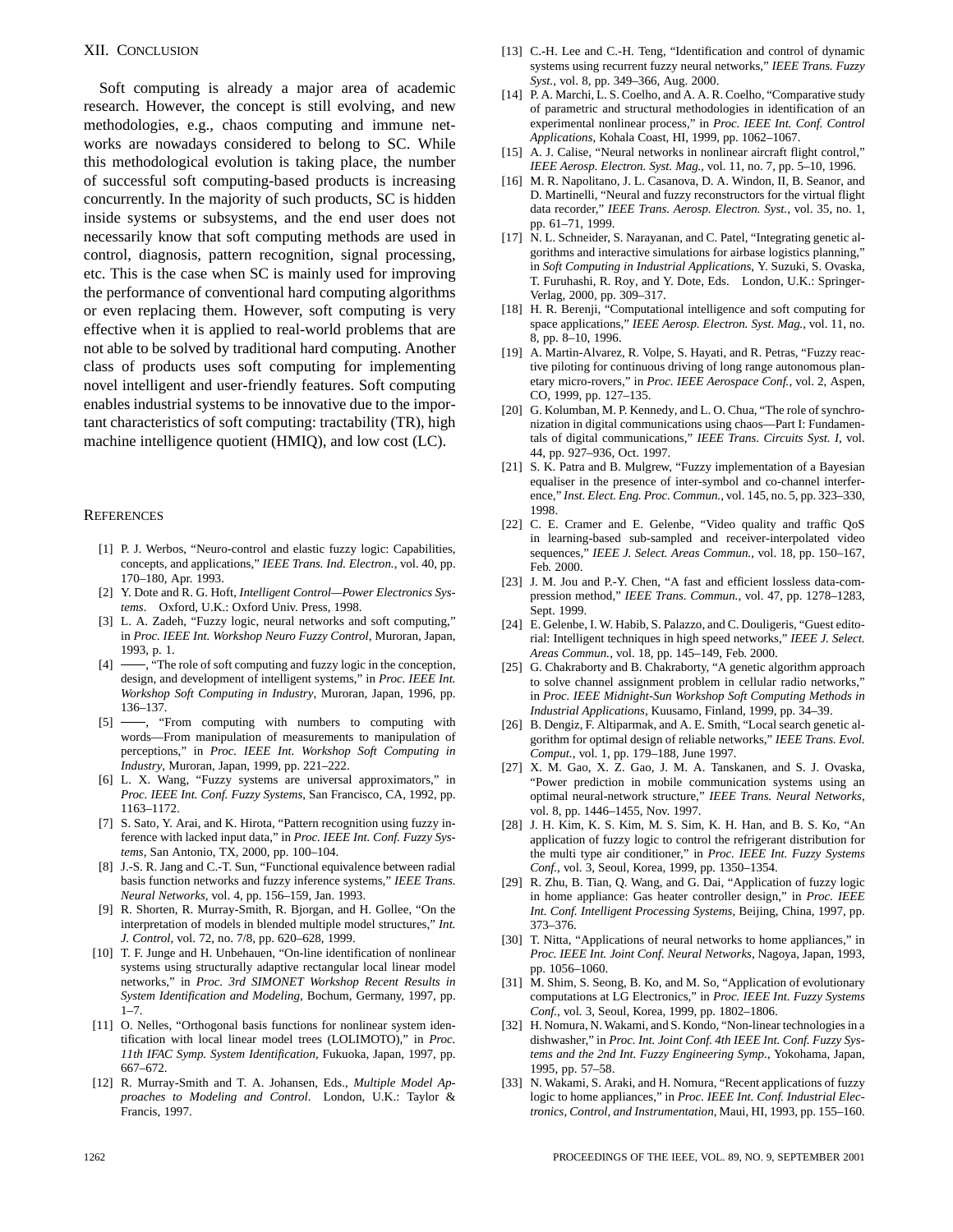- [34] B.-J. Choi, S.-W. Han, and S.-K. Hong, "Refrigerator temperature control using fuzzy logic and neural network," in *Proc. IEEE Int. Symp. Industrial Electronics*, Pretoria, South Africa, 1998, pp. 186–191.
- [35] N. Wakami, K. Mizutani, M. Kataoka, and T. Imanaka, "Fuzzy intelligent information processing in home appliances," in *Proc. IEEE Int. Conf. Knowledge-Based Intelligent Systems*, Adelaide, Australia, 1997, pp. 181–185.
- [36] M. Becker, D. Oestreich, H. Hasse, and L. Litz, "Fuzzy control for temperature and humidity in refrigerator systems," in *Proc. 3rd IEEE Conf. on Control Applications*, Glasgow, Scotland, 1994, pp. 1607–1612.
- [37] S. Dutta, "Fuzzy logic applications: Technological and strategic issues," *IEEE Trans. Eng. Manage.*, vol. 40, no. 3, pp. 237–254, 1993.
- [38] K. Hirota, "History and recent trends in soft computing research and application aspects in Japan," in *Proc. IEEE Int. Conf. Intelligent Engineering Systems*, Yokohama, Japan, 1997, pp. 31–37.
- [39] T. Bäck, *Evolutionary Algorithms in Theory and Practice*. New York: Oxford Univ. Press, 1996, pp. 66–91.
- [40] H. Takagi, "R&D in intelligent technologies: Fusion of NN, FL, GA, chaos, and human," in *Half-Day Tutorial/Workshop, IEEE Int. Conf. Systems, Man, and Cybernetics*, Orlando, FL, 1997.
- [41] S. J. Ovaska, Y. Dote, T. Furuhashi, A. Kamiya, and H. F. VanLandingham, "Fusion of soft computing and hard computing techniques: A review of applications," in *Proc. IEEE Int. Conf. Systems, Man, and Cybernetics*, Tokyo, Japan, 1999, pp. 370–375.
- [42] A. Kamiya, K. Kawai, I. Ono, and S. Kobayashi, "Adaptive-edge search for power plant start-up scheduling," *IEEE Trans. Syst., Man, Cybern. C*, vol. 29, pp. 518–530, Nov. 1999.
- [43] J. Wen, S. Cheng, and O. P. Malik, "A synchronous generator fuzzy excitation controller optimally designed with a genetic algorithm," *IEEE Trans. Power Syst.*, vol. 13, pp. 884–889, Aug. 1998.
- [44] C.-W. Liu, M.-C. Su, S.-S. Tsay, and Y.-J. Wang, "Application of a novel fuzzy neural network to real-time transient stability swings prediction based on synchronized phasor measurements," *IEEE Trans. Power Syst.*, vol. 14, pp. 685–692, May 1999.
- [45] A. L. B. do Bomfim, G. N. Taranto, and D. M. Falcano, "Simultaneous tuning of power system damping controllers using genetic algorithms," *IEEE Trans. Power Syst.*, vol. 15, pp. 163–169, Feb. 2000.
- [46] R. Segal, M. L. Kothari, and S. Madnani, "Radial basis function (RBF) network adaptive power systems stabilizer," *IEEE Trans. Power Syst.*, vol. 15, pp. 722–727, May 2000.
- [47] H.-J. Cho and J.-K. Park, "An expert system for fault selection diagnosis of power systems," *IEEE Trans. Power Syst.*, vol. 12, pp. 342–348, Feb. 1997.
- [48] W. Charytoniuk, E. D. Box, W.-J. Lee, M.-S. Chen, P. Kotas, and P. V. Olinda, "Neural-network-based demand forecasting in a deregulated environment," *IEEE Trans. Ind. Applicat.*, vol. 36, pp. 893–898, May/June 2000.
- [49] K.-H. Kim, H.-S. Youn, and Y.-C. Kang, "Short-term load forecasting for special days in anomalous load conditions using neural networks and fuzzy inference method," *IEEE Trans. Power Syst.*, vol. 15, pp. 459–565, May 2000.
- [50] T. Iokibe, M. Koyama, and N. Taniguchi, "Industrial applications of short-term prediction on chaotic time series by local fuzzy reconstruction method," in *Proc. First Int. Conf. Knowledge-Based Intelligent Electronic Systems*, Adelaide, Australia, 1997, pp. 126–130.
- [51] I. F. MacGill and R. J. Kaye, "Decentralized coordination of power system operation using dual evolutionary programming," *IEEE Trans. Power Syst.*, vol. 14, pp. 112–119, Feb. 1999.
- [52] M. A. Matos, N. D. Hatziargyriou, and J. A. P. Lopes, "Multi-contingency steady state security evaluation using fuzzy clustering techniques," *IEEE Trans. Power Syst.*, vol. 15, pp. 177–183, Feb. 2000.
- [53] K.O. Wong and J. Yuryevich, "Evolutionary-programming-based algorithm for environmentally-constrained economic dispatch," *IEEE Trans. Power Syst.*, vol. 13, pp. 301–306, May 1998.
- [54] C. W. Richter and G. B. Sheble, "A profit-based unit commitment GA for the competitive environment,," *IEEE Trans. Power Syst.*, vol. 15, pp. 715–721, May 2000.
- [55] S.-J. Huang and C.-L. Huang, "Application of genetic-based neural networks to thermal unit commitment," *IEEE Trans. Power Syst.*, vol. 12, pp. 654–660, May 1997.
- [56] E. L. da Silva, H. A. Gil, and J. M. Areiza, "Transmission network expansion planning under an improved genetic algorithm," *IEEE Trans. Power Syst.*, vol. 15, pp. 1168–1175, Aug. 2000.
- [57] Y.-L. Chen, "An interactive fuzzy-norm satisfying method for multi-objective reactive power sources planning," *IEEE Trans. Power Syst.*, vol. 15, pp. 1154–1160, Aug. 2000.
- [58] M. E. El-Hawary, Ed., *Electric Power Applications of Fuzzy Systems*. Piscataway, NJ: IEEE Press, 1998.
- [59] M. A. EL-Sharkawi, "Role of soft computing in power systems," in *Proc. IEEE Int. Workshop Soft Computing in Industry*, Muroan, Japan, 1996, pp. 9–14.
- [60] K. Hirota and W. Pedrycz, "Fuzzy computing for data mining," *Proc. IEEE*, vol. 87, pp. 1575–1600, Sept. 1999.
- [61] (2000) Improving power station performance with data mining at ICI chemicals and polymers*. WWW page, Copyright 1998 Knowledge Process Software Limited* [Online]. Available: http://www.enprotelligence.com/pages/case\_ici.htm
- [62] L.-R. Lin and H.-P. Huang, "Integrating fuzzy control of the dexterous National Taiwan University (NTU) hand," *IEEE/ASME Trans. Mechatronics*, vol. 1, no. 3, pp. 216–229, 1996.
- [63] K. Kiguchi and T. Fukuda, "Position/force control of robot manipulators for geometrically unknown objects using fuzzy neural networks," *IEEE Trans. Ind. Electron.*, vol. 47, pp. 641–649, June 2000.
- [64] T. Fukuda and N. Kubota, "An intelligent robotic system based on a fuzzy approach," *Proc. IEEE*, vol. 87, pp. 1448–1470, Sept. 1999.
- [65] P. Baranyi, I. Nagy, P. Korondi, and H. Hashimoto, "General guiding model for mobile robots and its complexity reduced neuro-fuzzy approximation," in *Proc. IEEE Int. Conf. Fuzzy Systems*, San Antonio, TX, 2000, pp. 1029–1032.
- [66] A. Ishiguro, Y. Shirai, T. Kondo, and Y. Uchikawa, "Immunoid: An architecture for behavior arbitration based on the immune networks," in *Proc. Int. Conf. Intelligent Robotics and Systems*, Osaka, Japan, 1996, pp. 1730–1738.
- [67] H. Katagiri, K. Hirasawa, and J. Hu, "Dynamics of multi-agent systems by RasID learning," in *Proc. IEEE Int. Conf. Systems, Man, and Cybernetics*, Tokyo, Japan, 1999, pp. III-233–238.
- [68] N. Kohata, T. Yamaguchi, M. Takahide, T. Baba, and H. Hashimoto, "Dynamic formation on mobile agents and its evolutionary parallel computation," in *Proc. IEEE Int. Conf. Systems, Man, and Cybernetics*, Tokyo, Japan, 1999, pp. I-272–277.
- [69] H. Ushida, T. Yamaguchi, and T. Takagi, "Fuzzy-associative-memory-based knowledge construction with an application to a human–machine interface," *IEEE Trans. Ind. Electron.*, vol. 46, pp. 851–860, June 1999.
- [70] H. Takagi, S. Kamohara, and T. Takeda, "Introduction of soft computing techniques to welfare devices," in *Proc. IEEE Midnight-Sun Workshop on Soft Computing in Industrial Applications*, Kuusamo, Finland, 1999, pp. 116–121.
- [71] N. Kubota, Y. Nojima, N. Baba, F. Kojima, and T. Fukuda, "Evolving pet robot with emotional model," in *Proc. IEEE Conf. Evolutionary Computation*, San Diego, CA, 2000, pp. 1231–1237.
- [72] C. G. Atkeson, J. G. Hale, F. Pollick, M. Riley, S. Kotosaka, S. Schaal, T. Shibata, G. Tevatia, A. Ude, S. Vijayakumar, and M. Kawato, "Using humanoid robots to study human behavior," *IEEE Intell. Syst.*, vol. 15, no. 4, pp. 46–56, 2000.
- [73] T. Iokibe and Y. Fujimoto, "Failure diagnosis by trajectory parallel measure on attractor," in *Proc. IEEE World Conf. Computational Intelligence*, Anchorage, AK, 1998, pp. 194–1999.
- [74] X. Li, A. Djordjevic, and P. K. Venuvinod, "Current-sensor-based feed cutting force intelligent estimation and tool wear condition monitoring," *IEEE Trans. Ind. Electron.*, vol. 47, pp. 697–702, June 2000.
- [75] G. G. Yen and K.-C. Lin, "Wavelet packet feature extraction for vibration monitoring," *IEEE Trans. Ind. Electron.*, vol. 47, pp. 650–667, June 2000.
- [76] D. Kim, "An implementation of fuzzy logic controller on the reconfigurable FPGA system," *IEEE Trans. Ind. Electron.*, vol. 47, pp. 703–715, June 2000.
- [77] L. A. Zadeh, "From computing with numbers to computing with words—From manipulation of measurements to manipulation of perceptions," *IEEE Trans. Circuits Syst.*, vol. 45, pp. 105–119, Jan. 1999.
- [78] D. B. Fogel, *Evolutionary Computation—Toward a New Philosophy of Machine Intelligence*. Piscataway, NJ: IEEE Press, 2000.
- [79] Y. Dote, "Soft computing in computational intelligence and information/intelligent system," in *Proc. IEEE Int. Workshop on Soft Computing in Industry*, Muroran, Japan, 1999, pp. 66–71.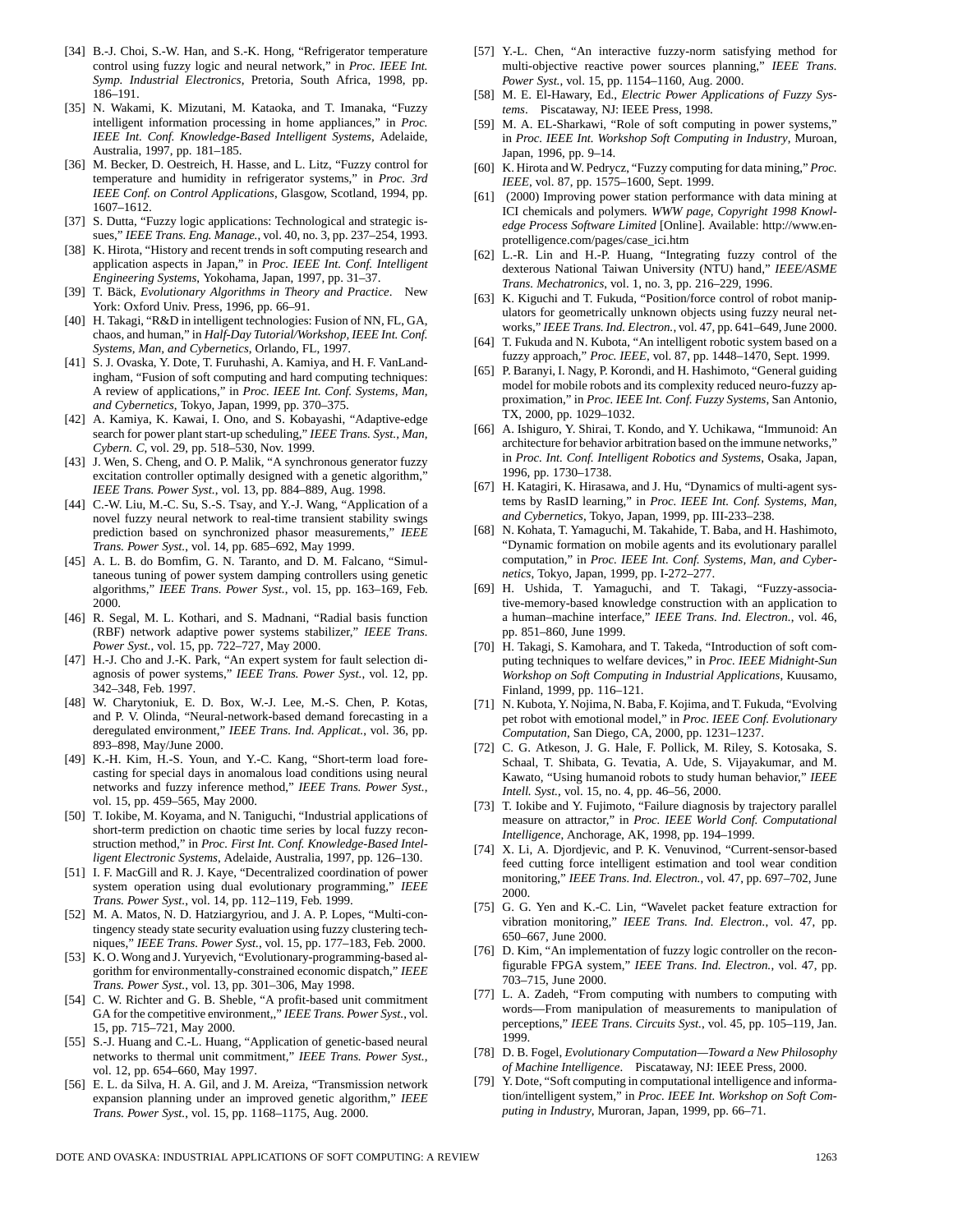- [80] C.-S. Fahn, K.-T. Lan, and Z.-B. Chen, "Fuzzy rules generation using new evolutionary algorithms combined with multilayer perceptrons," *IEEE Trans. Ind. Electron.*, vol. 46, pp. 1103–1113, Dec. 1999.
- [81] D. R. Seidl, S.-L. Lam, J. A. Putman, and R. D. Lorentz, "Neural network compensation of gear backlash hysteresis in position-controlled mechanisms," *IEEE Trans. Ind. Applicat.*, vol. 31, pp. 1475–1483, Nov./Dec. 1995.
- [82] M. R. Popovic, D. M. Gorinevsky, and A. A. Goldenberg, "Highprecision positioning of a mechanism with nonlinear friction using a fuzzy logic pulse controller," *IEEE Trans. Contr. Syst. Technol.*, vol. 8, pp. 151–158, Jan. 2000.
- [83] S.-S. Ku, U. Pinsopon, S. Cetinkunt, and S. Nakamura, "Design, fabrication, and real-time neural network control of a three-degrees-offreedom nanopositioner," *IEEE/ASME Trans. Mechatron.*, vol. 5, pp. 273–280, Sept. 2000.
- [84] G. E. Cook, R. J. Barnett, K. Anderson, and A. M. Strauss, "Weld modeling and control using artificial neural networks," *IEEE Trans. Ind. Applicat.*, vol. 31, pp. 1484–1491, Nov./Dec. 1995.
- [85] F.-J. Lin, R.-J. Wai, C.-H. Lin, and D.-C. Liu, "Decoupled stator-flux-oriented induction motor drive with fuzzy neural network uncertainty observer," *IEEE Trans. Ind. Electron.*, vol. 47, pp. 356–367, Apr. 2000.
- [86] P. Z. Grabowski, M. P. Kazmierkowski, B. K. Bose, and F. Blaabjerg, "A simple direct-torque neuro-fuzzy control of PWM-inverter-fed induction motor drive," *IEEE Trans. Ind. Electron.*, vol. 47, pp. 863–870, June 2000.
- [87] L. Ben-Brahim, S. Tadakuma, and A. Akdag, "Speed control of induction motor without rotational transducers," *IEEE Trans. Ind. Applicat.*, vol. 35, pp. 844–850, July/Aug. 1999.
- [88] A. D. Cheok and N. Ertugrul, "Use of fuzzy logic for modeling, estimation, and prediction in switched reluctance motor drives," *IEEE Trans. Ind. Electron.*, vol. 46, pp. 1207–1224, Dec. 1999.
- [89] Y.-Y. Zou and S.-Y. Lin, "Fuzzy-tuning current-vector control of a three-phase PWM inverter for high-performance AC drives," *IEEE Trans. Ind. Electron.*, vol. 45, pp. 782–791, Oct. 1998.
- [90] V. S. C. Raviraji and P. C. Sen, "Comparative study of proportionalintegral, sliding mode, and fuzzy logic controllers for power converters," *IEEE Trans. Ind. Applicat.*, vol. 33, pp. 518–524, Mar./Apr. 1997.
- [91] R. W. Pretorius, I. S. Shaw, and J. D. van Wyk, "A neural-networkbased controller for the cost-effective operation of a hybrid compensator for conactiva power," *IEEE Trans. Ind. Electron.*, vol. 47, pp. 120–1227, Dec. 2000.
- [92] J. O. P. Pinto, B. K. Bose, L. E. B. da Silva, and M. P. Kazmierkowski, "A neural-network-based space-vector PWM controller for voltage-fed inverter induction motor drive," *IEEE Trans. Ind. Applicat.*, vol. 36, pp. 1628–1636, Nov./Dec. 2000.
- [93] D. F. Akhmetov and Y. Dote, "General parameter approach for signal processing," *J. Appl. Fast Signal Process.*, vol. 1, no. 1, pp. 25–30, 1997.
- [94] M. S. Shaikh and Y. Dote, "An empirical study on fault diagnosis for nonlinear time series using linear regression method and FIR network," *Trans. Inst. Elect. Eng. Jpn. C*, vol. 120-C, no. 10, pp. 1435–1440, 2000.
- [95] P. V. Goode and M.-Y. Chow, "Using a neural/fuzzy system to exact heuristic knowledge of incipient faults in induction motors-application," *IEEE Trans. Ind. Electron.*, vol. 42, pp. 139–145, Apr. 1995.
- [96] D. Fussel and R. Isermann, "Hierachical motor diagnosis utilizing structural knowledge and a self-learning neuro-fuzzy scheme," *IEEE Trans. Ind. Electron.*, vol. 47, pp. 1070–1077, Oct. 2000.
- [97] T. J. MacAvoy, "Application of neural networks in the chemical process industries," in *Proc. IEEE Int. Workshop on Soft Computing in Industry*, Muroran, Japan, 1993, pp. 2–9.
- [98] H. N. Koivo, "Neural networks in automation-fault diagnosis and control," in *Proc. IEEE Int. Workshop on Soft Computing in Industry*, Muroran, Japan, 1993, pp. 10–17.
- [99] Y. Maki and K. A. Loparo, "A neural-network approach to fault detection and diagnosis in industrial processes," *IEEE Trans. Contr. Syst. Technol.*, vol. 5, pp. 529–541, Nov. 1997.
- [100] Y.-Z. Lu, M. He, and C.-W. Xu, "Fuzzy modeling and expert optimization control for industrial processes," *IEEE Trans. Contr. Syst. Technol.*, vol. 5, p. 212, Jan. 1997.
- [101] T. Iwasa, N. Morizumi, and S. Omatu, "Temperature control in a batch process by neural networks," in *Proc. IEEE Int. Conf. Neural Networks*, Anchorage, AK, 1998, pp. 992–995.
- [102] B. Schenker and M. Agarwal, "Predictive control of a bench-scale chemical reactor based on neural-network models," *IEEE Trans. Contr. Syst. Technol.*, vol. 6, pp. 388–400, May 1998.
- [103] D. Sbarbaro, J. P. Segovia, S. Alcozer, and J. Gonzales, "Applications of radial basis network technology to process control," *IEEE Trans. Contr. Syst. Technol.*, vol. 8, pp. 14–22, Jan. 2000.
- [104] R. H. Kewley, M. J. Embrechts, and C. Breneman, "Data strip mining for the virtual design of pharmaceuticals with neural networks," *IEEE Trans. Neural Networks*, vol. 11, pp. 668–679, May 2000.
- [105] J. Scharcanski and C. T. J. Dodson, "Neural network model for paper-forming process," *IEEE Trans. Ind. Applicat.*, vol. 33, pp. 826–839, May/June 1997.
- [106] P. Viljamaa, H. Peltonen, and H. N. Koivo, "Target value computing in paper machine grade changes by fuzzy system," in *Proc. IEEE Int. Conf. Fuzzy Systems*, San Antonio, TX, 2000, pp. 105–109.
- [107] M. Kayama, Y. Sugita, Y. Morooka, and S. Fukuoka, "Distributed diagnosis system combining the immune network and learning vector quantization," in *Proc. IEEE Int. Conf. Industrial Electronics*, Orlando, FL, 1995, pp. 1531–1536.
- [108] G. Bloch, F. Sirou, V. Eustache, and P. Fatrez, "Neural intelligent control for a steel plant," *IEEE Trans. Neural Networks*, vol. 8, pp. 910–918, July 1997.
- [109] D. F. Garcia, J. M. Lopez, F. J. Suarez, J. Garcia, F. Obeso, and J. A. Gonzalez, "A novel real-time fuzzy-based diagnostic system of roll eccentricity influence in finishing hot strip mills," *IEEE Trans. Ind. Applicat.*, vol. 34, pp. 1342–1349, Nov./Dec. 1998.
- [110] M. Dussud, S. Galichet, and L. P. Foulloy, "Application of fuzzy logic control for continuous casting mold level control," *IEEE Trans. Contr. Syst. Technol.*, vol. 6, pp. 246–256, Mar. 1998.
- [111] (2000) Oil and gas-data mining to improve process performance*. WWW page, Copyright 2000 Knowledge Process Software Limited* [Online]. Available: http://www.enprotelligence.com/pages/case\_gas.htm
- [112] H. Innami, H. Tsutui, and J. Nishimura, "Application of soft computing in process industry" (in Japanese), in *J. Soc. Instrum. Contr. Eng. Jpn. (Special Issue on Soft Computing as Break Through)*, K. Hirota, Ed., 2000, vol. 39, pp. 184–187.
- [113] C. B. Kim, K. A. Seong, H. Lee-Kwang, and J. O. Kim, "Design and implementation of a fuzzy elevator group control system," *IEEE Trans. Syst., Man, Cybern. A*, vol. 28, pp. 277–287, May 1998.
- [114] A. Fujino, T. Tobita, K. Segawa, K. Yoneda, and A. Togawa, "An elevator group control system with floor-attribute control method and system optimization using genetic algorithm," *IEEE Trans. Ind. Electron.*, vol. 44, pp. 546–552, Aug. 1997.
- [115] J. Niittymaki and R. Nevala, "Fuzzy logic two-phase traffic signal control for coordinated one-way streets," in *Soft Computing in Industrial Applications*, Y. Suzuki, S. Ovaska, T. Furuhashi, R. Roy, and Y. Dote, Eds. London, U.K.: Springer-Verlag, 2000, pp. 107–116.
- [116] G. K. H. Pang, K. Takahashi, T. Yokota, and H. Takenaga, "Adaptive route selection for dynamic route guidance system based on fuzzy-neural approaches," *IEEE Trans. Veh. Technol.*, vol. 48, pp. 2028–2040, Nov. 1999.
- [117] Y.-P. Kuo and T.-H. S. Li, "GA-based fuzzy PI/PD controller for automotive active suspension system," *IEEE Trans. Ind. Electron.*, vol. 46, pp. 1051–1056, Dec. 1999.
- [118] K. Hayashi, Y. Shimizu, Y. Dote, A. Takayama, and A. Hirako, "Neuro fuzzy transmission control for automobile with variable loads," *IEEE Trans. Contr. Syst. Technol.*, vol. 3, pp. 49–53, Jan. 1995.
- [119] S. Matsumura, S. Omatu, and H. Higasa, "Improvement of speed control performance using PID type neuro-controller in an electric vehicle system," in *Proc. IEEE Int. Conf. Neural Networks*, vol. 4, Orlando, FL, 1994, pp. 2649–2654.
- [120] H. Hotsmann, O. Nelles, C. Halfmann, and R. Isermann, "Vehicle dynamics simulation based on hybrid modeling," in *Proc. IEEE/ASME Int. Conf. Advanced Intelligent Mechatronics*, Atlanta, GA, 1999, pp. 1014–1019.
- [121] C. S. Chang and S. S. Sim, "Optimizing train movements through coast control using genetic algorithms," *Inst. Elect. Eng. Proc. Power Applicat.*, vol. 144, no. 1, pp. 65–73, 1997.
- [122] J. N. K. Liu and K. Y. Sin, "Fuzzy neural networks for machine maintenance in mass transit railway system," *IEEE Trans. Neural Networks*, vol. 8, pp. 932–941, July 1997.
- [123] G. M. P. O'Hare and N. R. Jennings, Eds., *Foundations of Distributed Artificial Intelligence*. New York: Wiley, 1996.